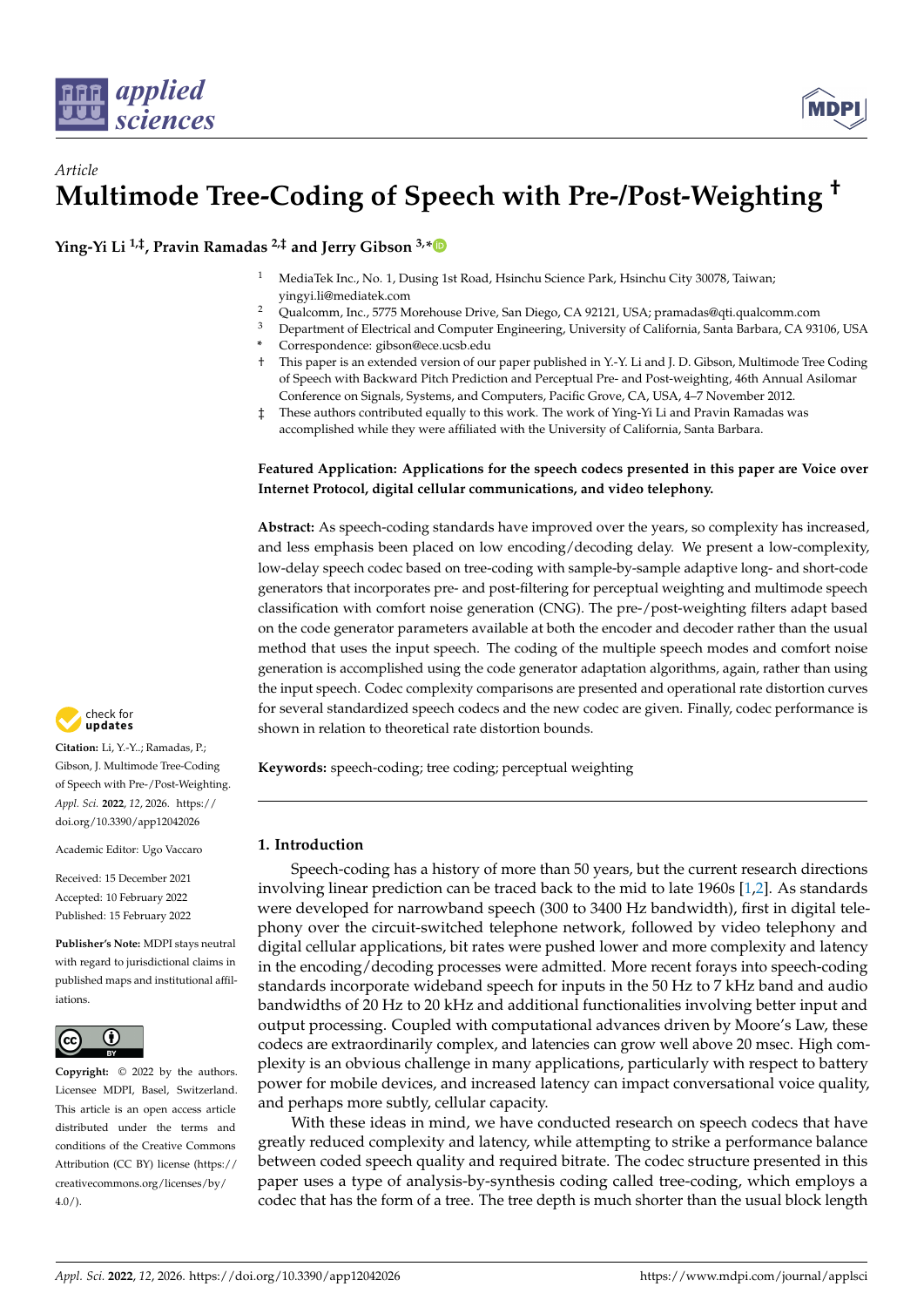used for the code searching in Code-Excited Linear Prediction (CELP). See Section [2](#page-2-0) and references cited there. To reduce complexity, the perceptual weighting filter is moved out of the analysis-by-synthesis loop and incorporated as pre-weighting and post-weighting filters. Additionally, the short-term and long-term predictors as well as the codec gain are adapted on a sample-by-sample basis using what are called backward adaptive algorithms, which along with the shallow search depth, leads to lower delay than for codecs such as AMR and EVS. Furthermore, the input speech is classified into modes, which are coded separately. Since this coder uses multiple modes, perceptual pre- and post-weighting, tree searching, and a pitch predictor, it is denoted as the Multimode Tree Coder with Pre- and Post-Weighting and Pitch prediction (MMT-WP) coder.

The particular codec described and analyzed here, MMT-WP, was first presented in [\[3\]](#page-21-2) where its performance was compared with a Multimode Tree Coder (MMT) based on G.727 and a squared error fidelity criterion and a MMT with pre-weighting and post-weighting to add perceptual shaping to the fidelity criterion, designated here as MMT-W, the multimode tree coder with pre- and post-weighting but no pitch prediction. It is shown in that paper that the MMT-WP outperforms the MMT codec without perceptual weighting and without pitch prediction in terms of PESQ-MOS [\[4\]](#page-21-3). These results are not included here, and substantial new discussion and performance results are presented as discussed at the end of this Introduction. The overall structure of the MMT-WP codec is presented in Section [3,](#page-4-0) which briefly introduces the several components.

The G.727 waveform-following codec that uses backward adaptive short-term prediction and quantization is discussed in Section [4.](#page-5-0) The details of the predictor adaptation are included in Section [4.1](#page-6-0) and the quantizer adaptation is covered in Section [4.2.](#page-6-1) These descriptions are included since parameters from G.727 are used in the voice activity detection and mode decisions and the reasons for zeros in the predictor are developed later as well. The G.727 performance is improved by the addition of a long-term pitch predictor, which is described in Section [5.](#page-6-2) The G.727 codec with the long-term pitch predictor forms the basis for what is called the Code Generator in Tree-Coding. Section [6](#page-7-0) very briefly presents the basic building blocks of a tree coder, including the Code Generator, the Code Tree, the Tree Search, Algorithm, and the Perceptual Distortion Measure, which is usually inside the analysis-by-synthesis loop.

The justification and analysis of moving the perceptual distortion measure outside the analysis-by-synthesis loop are given in Section [7.](#page-8-0) Section [8](#page-9-0) develops the novel voice activity detection and mode detection procedures using the G.727 codec parameters and shows the classification results for the sentences used for the initial studies. Zeros were included in the original G.727 to maintain prediction performance when the all-pole predictor order was reduced for stability reasons. Zeros are part of the short-term predictor in the MMT-WP codec for the different reasons briefly discussed in Section [9.](#page-12-0) Performance analyses of the MMT-WP codec start in Section [10,](#page-12-1) where the different Comfort Noise Generation (CNG) methods and the corresponding bit rates are given and then the performance with the different CNG coding methods is presented. One of the goals of the current research is to reduce the codec complexity and Section [11](#page-13-0) analyzes the complexity of the MMT-WP codec per component and per sentence. Section [13](#page-14-0) presents comparisons of the operational rate distortion functions of the MMT-WP codec and the AMR-NB, G.727, and G.728 codecs for the utterances studied. Comparisons of the operational rate distortion functions with the rate distortion bounds are given in Section [14](#page-19-0) to see how far away these codecs are from the optimum performance theoretically attainable for the source models developed using the approach of Gibson and Hu [\[5\]](#page-21-4).

In comparison to the conference paper in [\[3\]](#page-21-2), this paper has an extensive discussion of speech-coding background and current work in Section [2,](#page-2-0) a clearer development of the voice activity detection and mode decisions in Section [8,](#page-9-0) a justification of using zeros in the predictor in Section [9,](#page-12-0) a new section, Section [12,](#page-14-1) describing current voice codecs and comparisons in terms of complexity, latency, performance, and functionality in relation to the goals of the current research, an expansion of the performance comparisons to other standardized codecs in terms of operational rate distortion functions in Section [13,](#page-14-0) and the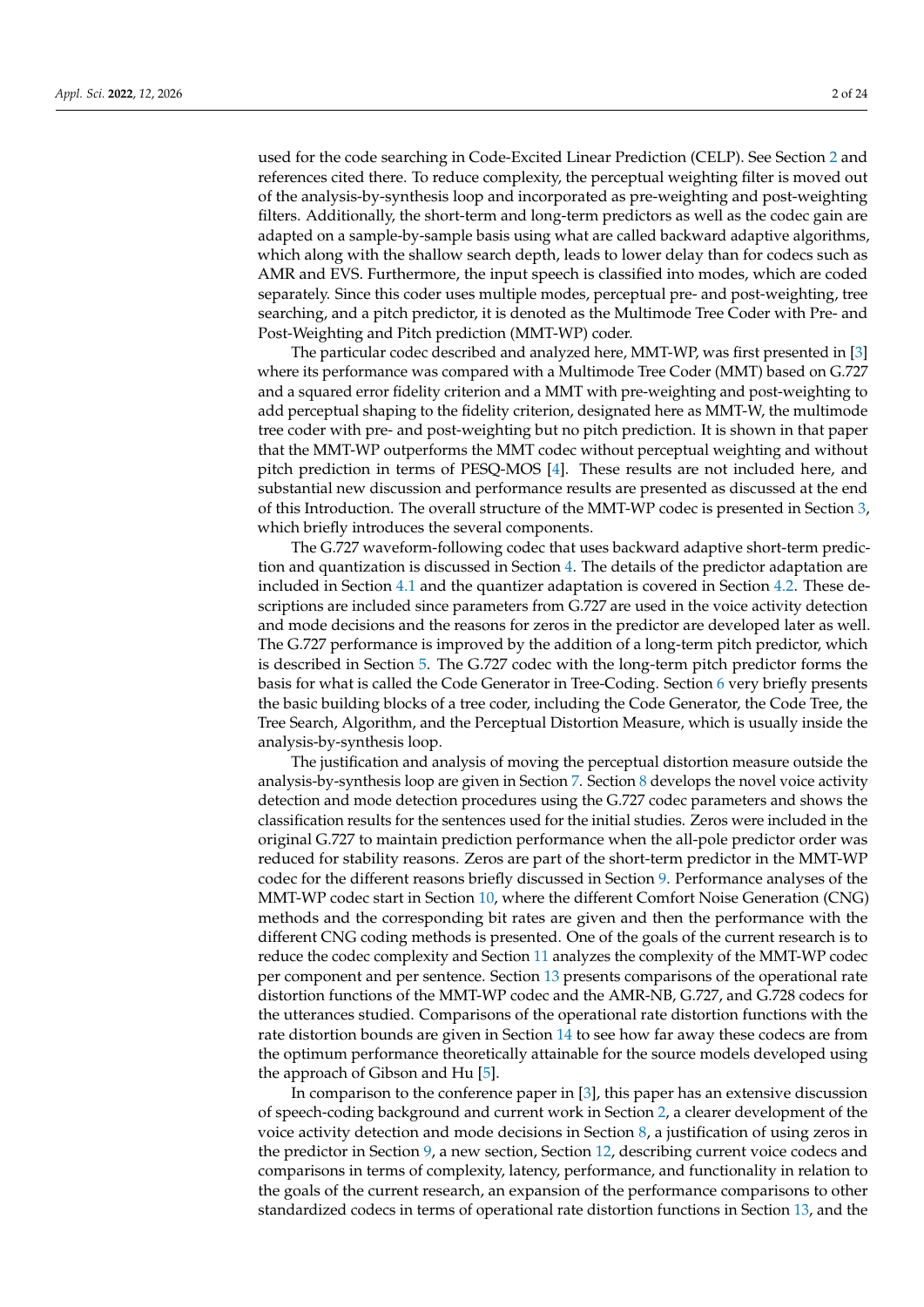inclusion of new results on the proposed codec compared to theoretically calculated rate distortion bounds in Section [14.](#page-19-0)

Finally, some suggestions for extending the MMT-WP codec for wideband speech inputs and ideas for other future work are given in Section [15](#page-21-5) along with conclusions.

The following section on Speech-Coding Background, Section [2,](#page-2-0) places this research in the context of the various speech-coding standards and some on-going speech-coding research.

# <span id="page-2-0"></span>**2. Speech-Coding Background**

In the past few decades, speech-coding research and development has been dominated by efforts to standardize speech codecs for different applications [\[6](#page-21-6)[,7\]](#page-22-0). Initial applications were for narrowband (NB) or telephone bandwidth speech, which refers to speech occupying the band 300 Hz to 3400 Hz, and were for wireline telephony in the circuit-switched digital telephone network and then the emphasis turned to digital cellular communications. Starting with G.729, a NB speech codec operating at 8 kbps [\[8\]](#page-22-1), the primary approach to speech-coding since has been analysis-by-synthesis (AbS) coding using a codebook excitation, called Code-Excited Linear Prediction (CELP). This codec produced unheard of performance at that design rate. Interest then turned to developing codecs for wideband (WB) speech, which occupies the band 50 Hz to 7 kHz, to allow sharper sounding and more intelligible speech than possible with NB speech. This effort led to the establishment of the Adaptive Multirate (AMR) codec that has both narrowband and wideband capabilities and a range of transmitted bit rates [\[9](#page-22-2)[,10\]](#page-22-3).

More recently, the speech-coding standards activity turned to not only improving the quality of the coded speech at the desired bit rates for both NB and WB speech, but also to incorporating the capability of coding music in wider bands and detecting and compensating for noisy environments. This work led to the standardization of the Enhanced Voice Services (EVS) codec with truly remarkable performance [\[11\]](#page-22-4). Despite the availability of the new EVS codec, AMR continues to be the most installed and used codec in the World. AMR-WB is also the currently preferred codec for First Responder voice communications in the U. S. over LTE by *First Net* because of its widely installed base and the years of reliable performance, which is needed for first responder voice communications.

Specific details of the performance, complexity, and latency for many standardized codecs are available in Gibson [\[6\]](#page-21-6). An overview of the field of speech-coding standards and speech-coding research, including the relationship between speech and audio coding and future challenges, is presented in [\[7\]](#page-22-0), wherein extensive key references to the literature are included. These publications point out the leading role played by the AMR-WB and AMR-NB speech codecs in VoIP and digital cellular communications throughout the World. The discussion of the EVS codec points out that this new codec is designed for multi-functionality by providing the ability to code narrowband, wideband, and super wideband speech as well as audio. Both increased front end and output signal processing addresses issues such as background noise in the input and smooth switching between bandwidths and coding modes at the output. This greatly increased functionality comes with a corresponding tremendous increase in complexity and an increase in total latency.

Not included in the references [\[6](#page-21-6)[,7\]](#page-22-0) is a discussion of the application of Deep Learning to speech-coding, which is receiving some research attention. The success of Deep Learning for speech recognition has motivated research into the use of deep learning for speechcoding. Speech-coding is not quite as good a fit for deep neural networks as for speech recognition, for example, since latencies greater than a few tenths of a second can preclude person-to-person voice communications and since the encoding and decoding must be accomplished in real time on mobile handsets (for the primary application). Furthermore, researchers in neural networks and learning also desire, as is the vogue in deep learning applications today, end-to-end speech-coding, meaning speech-coding without any, or at least minimal, domain knowledge.

These research goals are challenging since current speech codecs operate in real time with under a tenth of a second for encoding cascaded with decoding, are implementable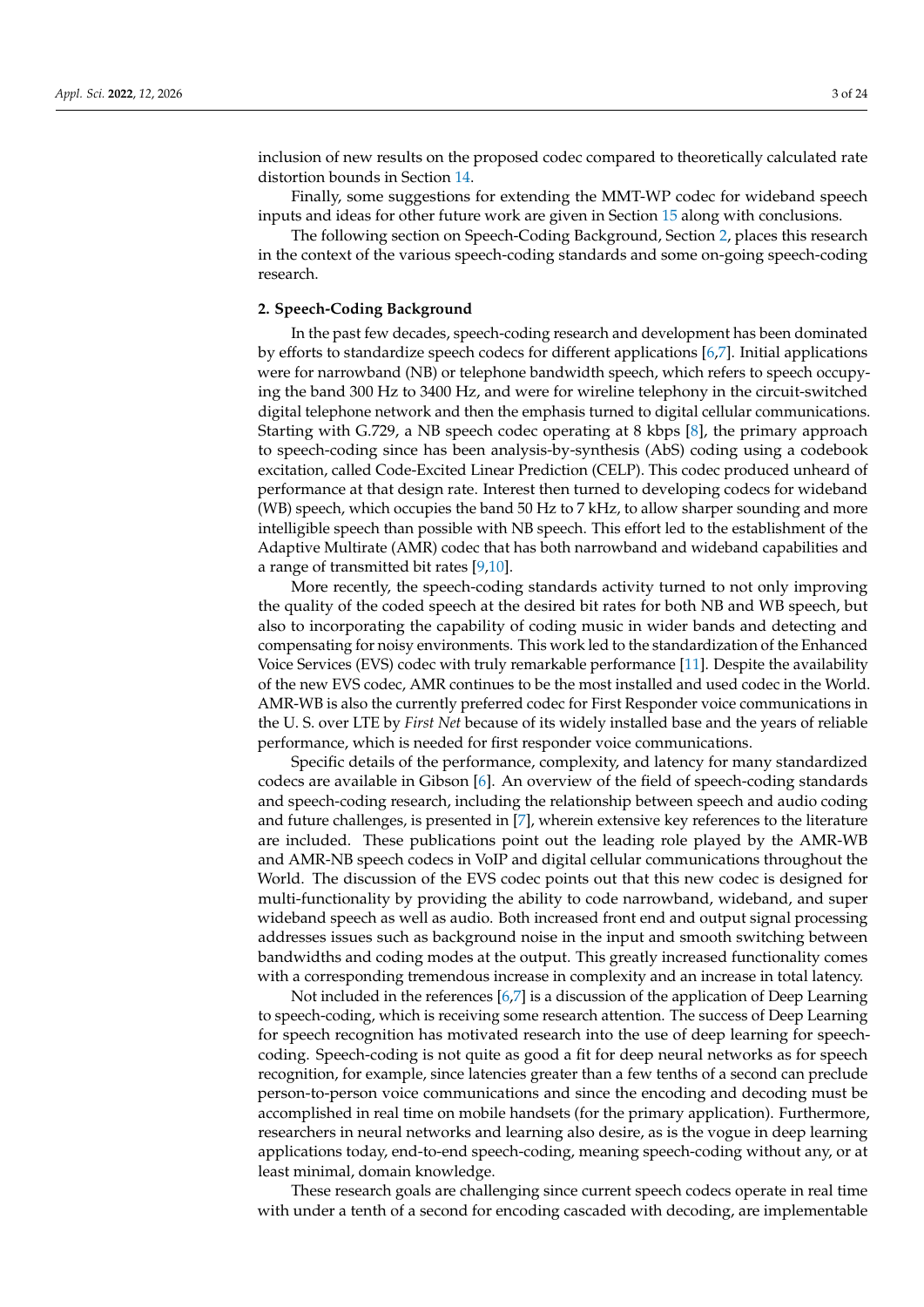on moderate complexity mobile devices, work well for multiple languages, and achieve excellent quality and intelligibility, allowing the listener to not only understand what is being said but also to identify the speaker. There are limits to speech codecs today, but those limits tend to be on the naturalness and intelligibility achievable at lower bit rates such as 4 kilobits/sec and below, and on increased complexity and ever-increasing latency.

However, the lure of end-to-end speech-coding without the expertise of a domain expert and trainable in hours or days rather than requiring years for codec design is sufficiently strong that several researchers/research groups have been motivated to approach the problem [\[12](#page-22-5)[–16\]](#page-22-6). The study by Kankanahalli [\[12\]](#page-22-5) on using deep neural networks (DNNs) to design an "end-to-end" speech codec captures the challenges faced when designing a speech codec with minimal domain knowledge. First, the term end-to-end is usually intended to mean that the raw signal is input and the DNN does the rest–no domain knowledge required. For speech-coding, all the papers choose a window, a window size, and an overlap of the adjacent windows to package the raw data before passing it on to the DNN. These choices are significant and domain knowledge and experimentation should be used in their selection. The work in [\[12\]](#page-22-5) used a 32 msec (512 samples at 16,000 samples/s) Hann window with 2 msec overlap (32 samples) for adjacent windows. A greater overlap of the windows would likely produce better results. The speech codec in [\[12\]](#page-22-5) employed an additional much more domain knowledge assumption since it used mel frequency cepstral coefficients (MFCCs) within a sum of squared error perceptual distortion measure.

In the training process for the DNN-based codec, a separate network is trained for each bitrate targeted and each network required about 20 h of training on a GeForce GTX 1080 Ti GPU. Encoding and decoding time is nearly equally split and the average time it takes for encoding and decoding of a 30 msec window using an Intel i7-4970K CPU (3.8 GHz) and the GeForce GTX 1080 Ti GPU is about 26 msec. The conclusion is that the DNN codec can operate in real time, albeit on processors that are far faster than embedded systems or cell phones. The performance of this codec is compared to the AMR-WB codec and achieves some PESQ-MOS values approximately equal to AMR, but the perceptual tests showed that the quality was poorer than AMR.

Based on the claims in [\[12\]](#page-22-5), Zhen, et al. [\[13\]](#page-22-7) move toward simplifying what appears to be the primary limitation of that prior work, DNN complexity, by developing a simpler learning approach to achieving similar performance. Zhen, et al adopt the same window, window size, and overlap, employ the same MFCC perceptual loss function, and focus on the same four AMR-WB bit rates as in [\[12\]](#page-22-5). Using CMRL, the authors' algorithms have 40% fewer model parameters than in [\[12\]](#page-22-5), thus apparently offering a significant reduction in complexity.

Three different indicators are used to determine the comparative performance, SNR (signal-to-noise (reconstruction error) ratio), PESQ-MOS [\[4\]](#page-21-3), and a MUSHRA subjective test [\[17\]](#page-22-8). It has been known for decades that SNR has no meaning for analysis-by-synthesis speech codecs such as AMR, so this indicator is a diversion only for the uninitiated. The PESQ-MOS results presented for the raw input speech are similar to those from [\[12\]](#page-22-5) in that the CMRL has a higher PESQ-MOS for all four rates than AMR-WB and K-Net (the name associated with the Kankanahalli DNN), with a few tenths higher gap over AMR-WB.

For the MUSHRA subjective testing, the conclusions change dramatically compared to the objective test results. The CMRL codec performs substantially poorer than AMR-WB at all four rates. The authors then investigate an approach wherein the linear predictive coding (LPC) model parameters are calculated and used to form the prediction error which is then fed as input to the CMRL at the encoder side. The LPC coefficients are then used with the outputs of the CMRL to synthesize the speech. This approach, which no longer can be called *end-to-end*, does considerably better on the MUSHRA test, outperforming AMR-WB at the higher rates of 19.85 kbit/s and 23.85 kbits/s but still having significantly lower subjective quality than AMR-WB at 8.85 kbits/s and 15.85 kbits/s.

Using LPC with CMRL means that the claimed end-to-end learning method has now adopted the same basic model as used in AMR, and so the CMRL is really spending all the remaining learning effort on finding a good excitation for the LPC model.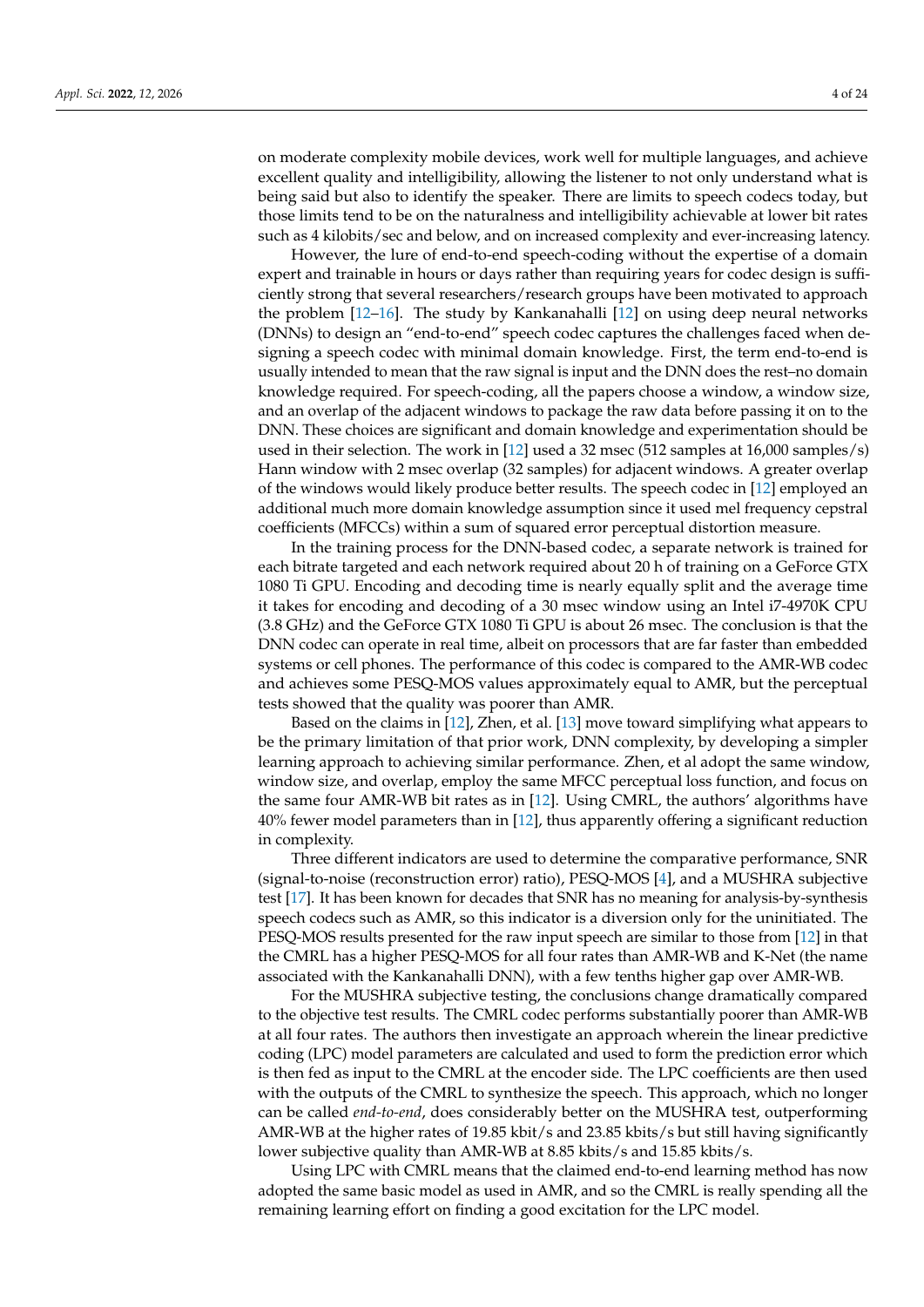An interesting and important contribution to the application of neural networks (NN) to speech-coding is the contribution by Kleijn et al. [\[15\]](#page-22-9) based on the WaveNet generative audio model [\[18\]](#page-22-10). This work does not pursue nor claim end-to-end but provides a structure for low bitrate speech-coding by repurposing WaveNet as a generic generative model for speech. WaveNet is a generative audio model based on DNNs that uses learning conditional probabilities to produce natural sounding speech for applications such as text to speech and to produce natural sounding audio. WaveNet also allows other conditioning variables to be incorporated and this feature is exploited to propose and analyze a new approach to low bitrate speech-coding.

Both waveform-based and parametric speech coders are described. A general open source 2.4 kbits/s speech coder is used in the parametric coder. This codec uses a 20 msec frame and represents the spectral envelope with line spectral frequencies at 36 bits/frame, pitch at 7 bits/frame, signal power with 5 bits/frame, and voicing level with 2 bits/frame. The voicing level is determined as in the multiband excitation coder [\[19\]](#page-22-11). These parameters are extracted at the encoder and sent to the WaveNet decoder where they are used as conditioning variables.

The basic parametric codec selected as the baseline codec is designed for narrowband speech but the training of the WaveNet decoder mapped the lower rate conditioning into wideband speech samples. Objective performance was evaluated using the POLQA [\[20\]](#page-22-12) and subjective evaluations with MUSHRA listening tests. A WaveNet-based waveform codec was also evaluated and compared to AMR-WB at 23.85 kbits/s and other low bitrate codecs. The WaveNet parametric codec operates at 2.4 kbits/s. The parametric WaveNet codec produced an MOS from POLQA of 2.9 compared to a MOS of 4.7 and 4.6 for the WaveNet waveform codec at 42 kbits/s and AMR-WB at 23.85 kbits/s. However, MUSHRA listening tests capture the importance of the effective bandwidth extension and training since the parametric WaveNet codec achieved a score of 70 compared to about 84 for AMR-WB at 23.85 kbits/s and a score of approximately 25 for the best 2.4 kbits/s codec studied (MELP) [\[21\]](#page-22-13).

There are a few caveats. First, the experimental results for the parametric WaveNet codec did not always allow the speaker to be identified in another comparison test. This is likely due to the quality of the baseline parametric codec. Furthermore, as the authors note, the computational cost of training and running WaveNet is high compared to the conventional standardized speech codecs. A further investigation of generative speechcoding is in [\[22\]](#page-22-14) which pushes the bitrate down below 4 kbits/s.

End-to-end speech-coding using DNNs and related neural networks to date have not yet achieved the quality and intelligibility necessary to compete with the AMR-WB codec particularly when complexity and real time coding requirements are folded in. A new approach to speech-coding combining the NN-based WaveNet generative model with known low bitrate speech codecs is interesting and shows one way forward to using NNs in speech-coding. The use of variational autoencoders is discussed in [\[14](#page-22-15)[,23\]](#page-22-16).

However, as these standards evolved, codec complexity increased substantially as well. It is clear from the above discussions, however, that most current speech-coding research investigates performance compared to the AMR-WB codec. This is because of the prevalence of the AMR codecs in applications including VoIP, digital cellular, and first responder communications. In this paper, we describe and analyze the performance of a codec structure with much lower complexity and delay than AMR and EVS for coding narrowband speech. An evolution to wideband speech-coding is also suggested.

# <span id="page-4-0"></span>**3. Overall Block Diagram of the Multimode Tree Coder with Pitch Prediction and Preand Post-Perceptual Weighting**

Figure [1](#page-5-1) is the block diagram of the Multimode Tree Coder with backward pitch predictor and perceptual pre- and post-weighting filters, designated as MMT-WP. This diagram shows the basic structure of the codec and the locations of the several components.

We see from the figure that the codec involves both pole  $A(z)$  and zero  $B(z)$  short-term predictors and a long-term predictor *PI*(*z*). This combination is called a code generator in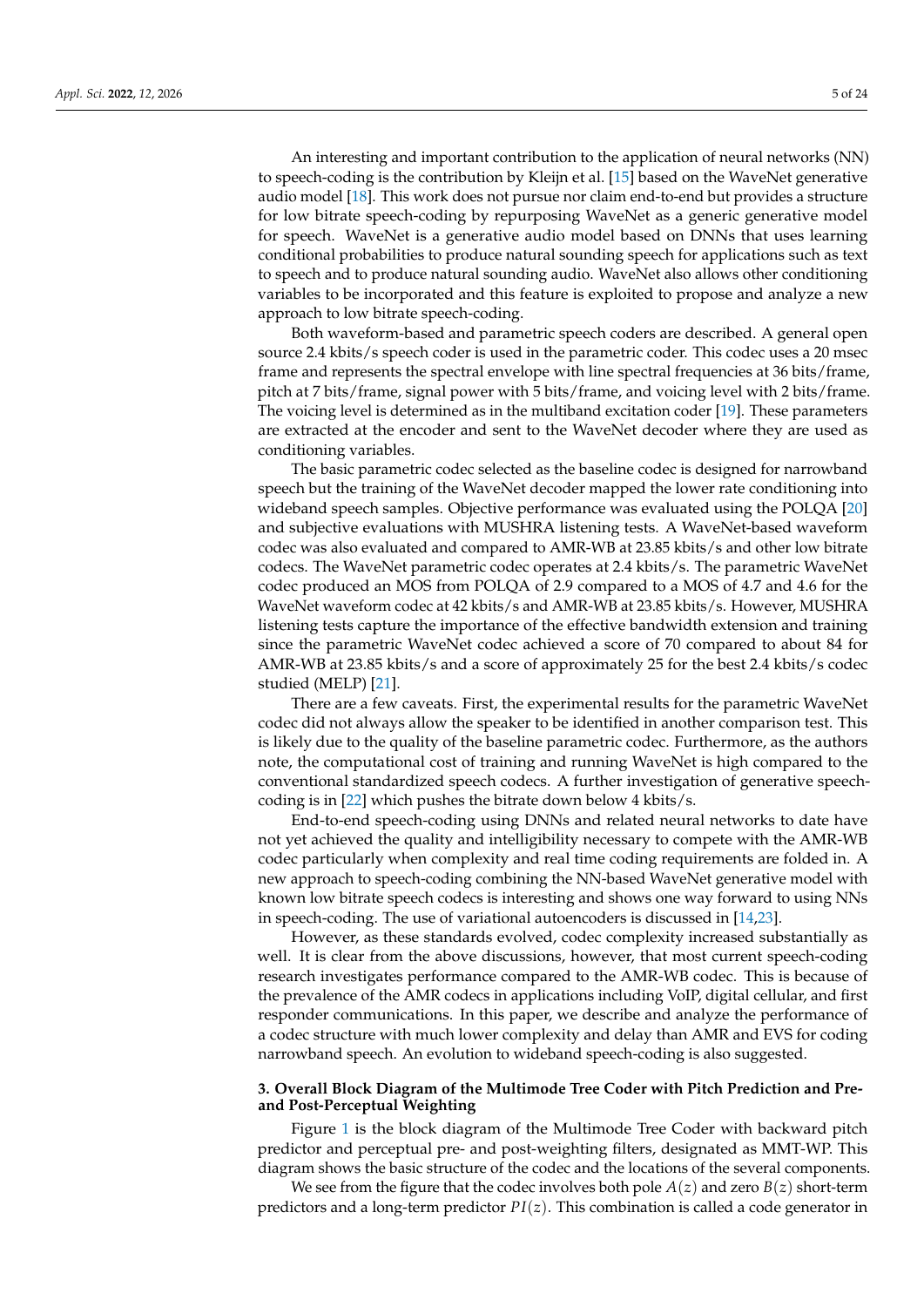tree-coding. Additionally evident from the figure is a now classical analysis-by-synthesis loop involving a distortion measure and a tree search for the best excitation. The figure also shows the Mode Decision outside of the encoding loop and the new location of the perceptual weighting outside of the encoding and decoding sequence. These components and the others are developed in detail in subsequent sections.

<span id="page-5-1"></span>

**Figure 1.** Block diagram of the Multimode Tree Coder with backward pitch predictor and perceptual pre- and post-weighting filters, the zero-coefficient of short-term predictor is updated by the input of the pitch predictor.

# <span id="page-5-0"></span>**4. G.727 DPCM Encoder**

Differential pulse code modulation (DPCM) with an adaptive pole-zero short-term linear predictor is the basic structure of the ITU-T G.726 standard [\[24\]](#page-22-17) and its embedded coding version G.727 [\[25](#page-22-18)[,26\]](#page-22-19). Both codecs have selectable transmitted bit rates of 40, 32, 24, and 16 kbps from best to worst reconstruction quality. G.727 is an embedded codec so it has enhancement and core bits, and the coding rate is often specified in terms of enhancement and core bits/sample as  $(x,y)$ , where x represents the total of the enhancement and core bits, and y refers to the number of core bits. Therefore, G.727 coding rates are (5,4), (5,3), and (5,2) for 40 kbps, (4,4), (4,3), and (4,2) for 32 kbps, (3,3) and (3,2) for 24 kbps, and (2,2) for 16 kbps. Figure [2](#page-5-2) is a block diagram of the encoder and Figure [3](#page-6-3) is a block diagram of the decoder. The specific structures and adaptation rules for  $A(z)$  and  $B(z)$  are developed in Section [4.1.](#page-6-0)

The quantizer is represented by *Q* in the figures and the quantizers and adaptation rules are described briefly in Section [4.2.](#page-6-1)

<span id="page-5-2"></span>

**Figure 2.** DPCM Encoder with Pole-Zero Predictor.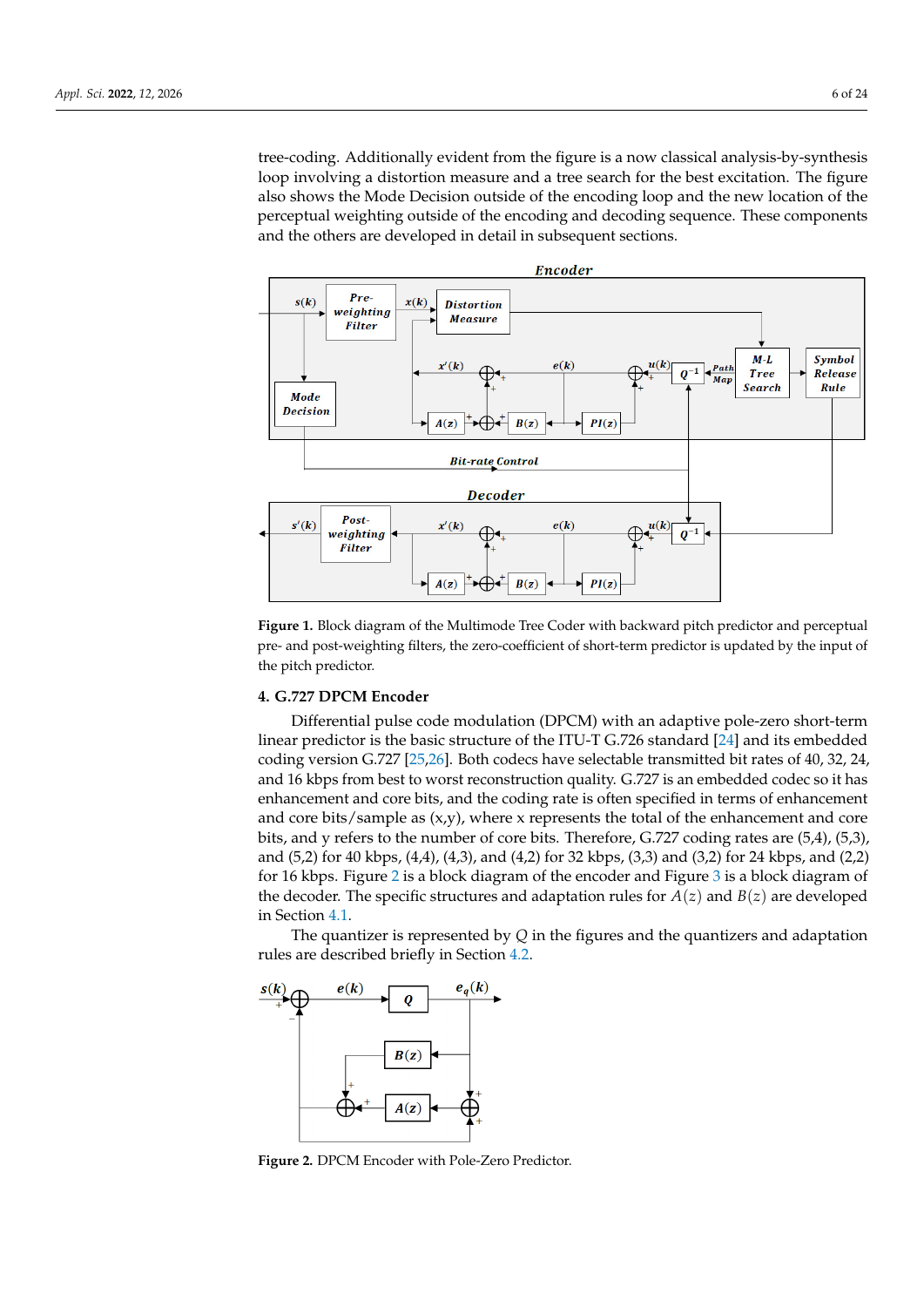<span id="page-6-3"></span>

**Figure 3.** DPCM Decoder with Pole-Zero Predictor.

#### <span id="page-6-0"></span>*4.1. Short-Term Predictor*

The short-term predictor  $P_s(z)$  is a 2-pole and 6-zero backward adaptive predictor. The two pole coefficients  $(a_i)$  of the predictor are adapted by  $[24,25]$  $[24,25]$ :

$$
a_1(k) = (1 - 2^{-8})a_1(k - 1) + (3 \times 2^{-8})\text{sgn}[p(k)]\text{sgn}[p(k - 1)],\tag{1}
$$

and

$$
a_2(k) = (1 - 2^{-7})a_2(k - 1) + 2^{-7} \{ \text{sgn}[p(k)] \text{sgn}[p(k - 2)] - f[a_1(k - 1)] \text{sgn}[p(k)] \text{sgn}[p(k - 1)] \},
$$
 (2)

where

$$
p(k) = e(k) + \sum_{i=1}^{6} b_i(k-1)u(k-i)
$$
\n(3)

$$
f(a_1) = \begin{cases} 4a_1, & |a_1| \le 2^{-1} \\ 2\operatorname{sgn}(a_1), & |a_1| > 2^{-1} \end{cases}
$$
 (4)

The six zero coefficients  $(b_i)$  of the predictor are adapted by:

$$
b_i(k) = (1 - 2^{-8})b_i(k - 1) + 2^{-7}sgn[u(k)]sgn[u(k - i)]
$$
\n(5)

for  $i = 1, 2, \ldots, 6$ .

## <span id="page-6-1"></span>*4.2. Adaptive Quantizers*

The quantizers in G.726/G.727 adapt the step size to track the dynamic range of the prediction error signal. The step size is adapted according to two scale factors every sampling instant [\[24](#page-22-17)[,25\]](#page-22-18). One scale factor, called the unlocked step size, ∆*u*, adapts as

$$
\Delta_u(n) = \Delta_u^{\beta}(n-1)M(|I(n-1)|)
$$
\n(6)

where  $\beta = (1 - 2^{-5})$  and the *M* parameters are multipliers that are greater than one for outer quantizer levels and less than one for the inner levels.

In addition to the unlocked step size, there is another step size in G.726/727, denoted as ∆*<sup>l</sup>* , that adapts more slowly. This step size adapts according to the logarithm of its value as well as the logarithm of  $\Delta_u$ . Defining  $\nabla_l(n) = log \Delta_l(n)$ , the adaptation rule is

$$
\nabla_l(n) = \frac{63}{64} \nabla_l(n-1) + \frac{1}{64} \nabla_u(n)
$$
\n(7)

The final step size is a weighted combination of the unlocked and locked step sizes as

$$
\nabla(n) = w \nabla_u(n) + (1 - w) \nabla_l(n)
$$
\n(8)

where *w* is chosen based on several different rules [\[25,](#page-22-18)[26\]](#page-22-19).

#### <span id="page-6-2"></span>**5. Backward Pitch Predictor**

To improve the performance of the G.726/727 codec structure, we add a long-term adaptive predictor to compensate for speaker pitch. The pitch predictor *P<sup>l</sup>* (*z*) is a 3-tap backward pitch predictor, which is defined as [\[27](#page-22-20)[,28\]](#page-22-21):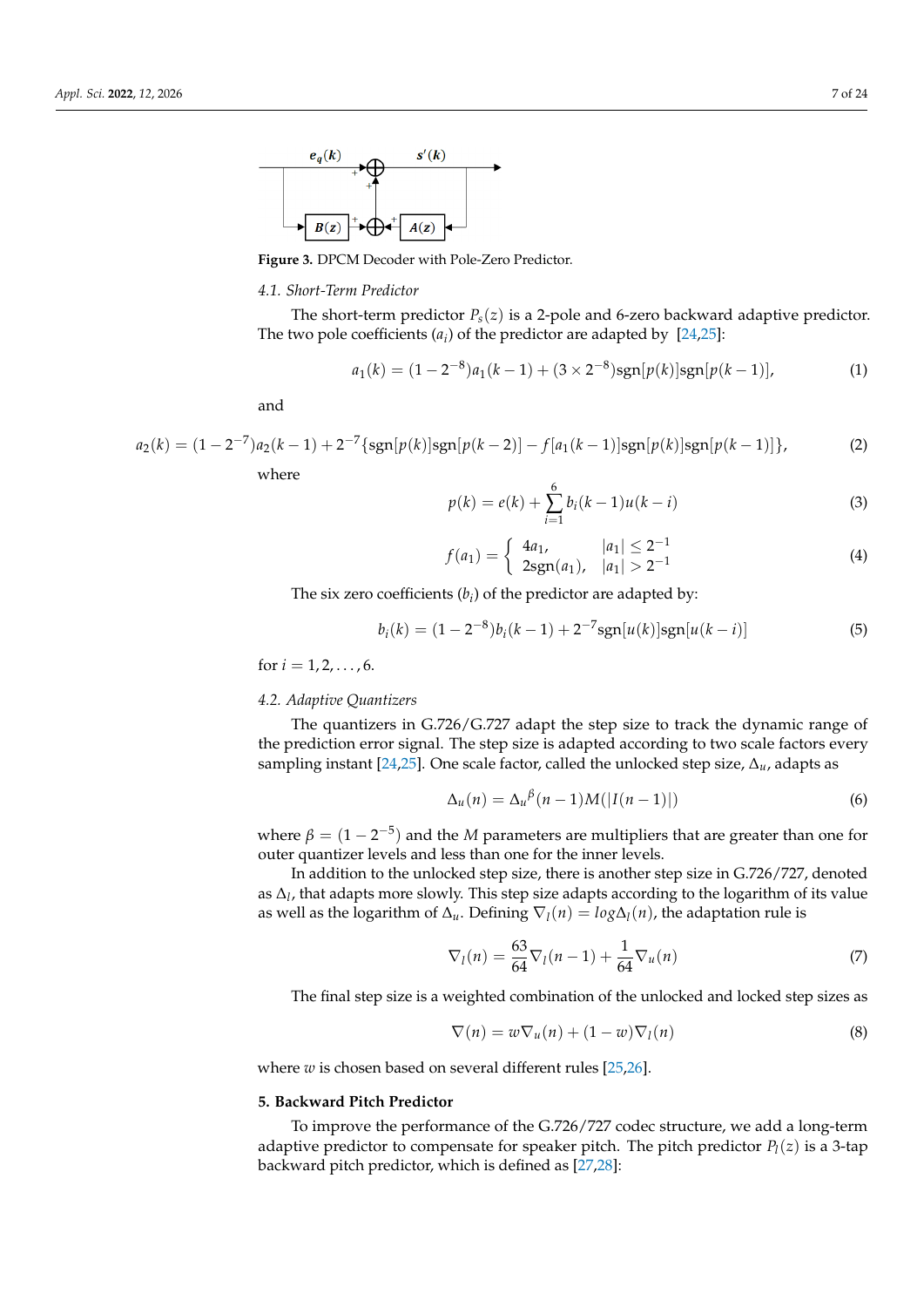$$
P_l(z) = \sum_{i=-1}^{i=+1} \beta_i z^{-(d+i)}.
$$
\n(9)

## *5.1. Backward Pitch Estimation*

The pitch period  $d_k$  at time instant  $k$  is estimated from previous reconstructed signal  $e$ . The autocorrelation function *Ree* of *e* is calculated every 240 samples. In addition, when the previous pitch period increases one or decreases one and the shifted coefficients are not stable, the pitch period and pitch coefficients are initialized again by calculating the autocorrelation function *Ree*. The pitch period is initialized by finding the peak of *Ree* between  $d_{min} = 20$  and  $d_{max} = 125$ , and then is recursively updated. The estimate of the autocorrelation function,  $ρ(m)$ , is obtained from the following recursions [\[3,](#page-21-2)[28\]](#page-22-21):

<span id="page-7-1"></span>
$$
\hat{\sigma}_e^2(k) = \delta \hat{\sigma}_e^2(k-1) + (1-\delta)(e(k))^2 \tag{10}
$$

$$
\hat{\rho}^{(k)}(m) = \delta \hat{\rho}^{(k-1)}(m) + (1-\delta) \frac{e(k)e(k-m)}{\hat{\sigma}_e^2(k)},
$$
\n(11)

where  $\delta = 0.95$ . The pitch period  $d_k$  is updated by:

$$
d_{k+1} = \begin{cases} d_k + 1 & \text{if } \hat{\rho}^{(k)}(d_k + 1) = \max\left(\hat{\rho}^{(k)}(d_k + 1), \hat{\rho}^{(k)}(d_k), \hat{\rho}^{(k)}(d_k - 1), \hat{\rho}_{\min}\right) \\ d_k - 1 & \text{if } \hat{\rho}^{(k)}(d_k - 1) = \max\left(\hat{\rho}^{(k)}(d_k + 1), \hat{\rho}^{(k)}(d_k), \hat{\rho}^{(k)}(d_k - 1), \hat{\rho}_{\min}\right) \\ d_k & \text{otherwise} \end{cases}
$$
(12)

## *5.2. Backward Pitch Coefficients Calculation*

After obtaining the pitch period  $d_k$ , the pitch coefficients can be calculated as follows. The initial pitch coefficients of each block are calculated using a Wiener–Hopf equation [\[27](#page-22-20)[,28\]](#page-22-21):

$$
\begin{pmatrix}\n\beta_{-1} \\
\beta_0 \\
\beta_{+1}\n\end{pmatrix} = \begin{pmatrix}\n(1+\mu)R_{ee}(0) & R_{ee}(1) & R_{ee}(2) \\
R_{ee}(1) & (1+\mu)R_{ee}(0) & R_{ee}(1) \\
R_{ee}(1) & (1+\mu)R_{ee}(0)\n\end{pmatrix}^{-1} \begin{pmatrix}\nR_{ee}(d-1) \\
R_{ee}(d) \\
R_{ee}(d+1)\n\end{pmatrix},
$$
\n(13)

where  $\mu = 0.001$ . When pitch coefficients of each block are initialized, other pitch coefficients are recursively adapted using the equation:

$$
\beta_i(k) = \lambda \beta_i(k-1) + \frac{\alpha}{\sigma_u(k)\sigma_e(k)} u(k)e(k - d_k - i), \, i = -1, 0, +1,
$$
\n(14)

where  $\lambda = 1 - 2^{-7}$  and  $\alpha = 2^{-7}$ ,  $u(k)$  is the output of inverse quantizer,  $\sigma_u^2$  is the estimate of the variance of  $u(k)$ , and  $\sigma_e^2$  is the estimate of the variance of the output of pitch predictor  $e(k)$ . The estimated variances are calculated using Equation [\(10\)](#page-7-1).

## <span id="page-7-0"></span>**6. Tree-Coding**

Tree-coding is a type of analysis-by-synthesis coding structure similar to Code-Excited Linear Prediction (CELP), but differs from CELP in that the codebook has a tree structure and the delay in the analysis-by-synthesis procedure is less [\[29\]](#page-22-22). Tree-coding is a natural way to incorporate the analysis-by-synthesis approach into backward adaptive codecs such as G.726/727, leading to expected performance improvements.

A block diagram of a tree coder for speech is shown in Figure [4.](#page-8-1) A tree coder consists of a Code Generator, a Code Tree (set of excitations), a Tree Search algorithm, a Distortion calculation, and a Path Map Symbol Release Rule. The Tree Search algorithm, in combination with the code generator and appropriate distortion measure, chooses the best candidate path to the tree depth *L* to encode the current input sample. The symbol release rule decides the number of symbols on the best path to transmit or release.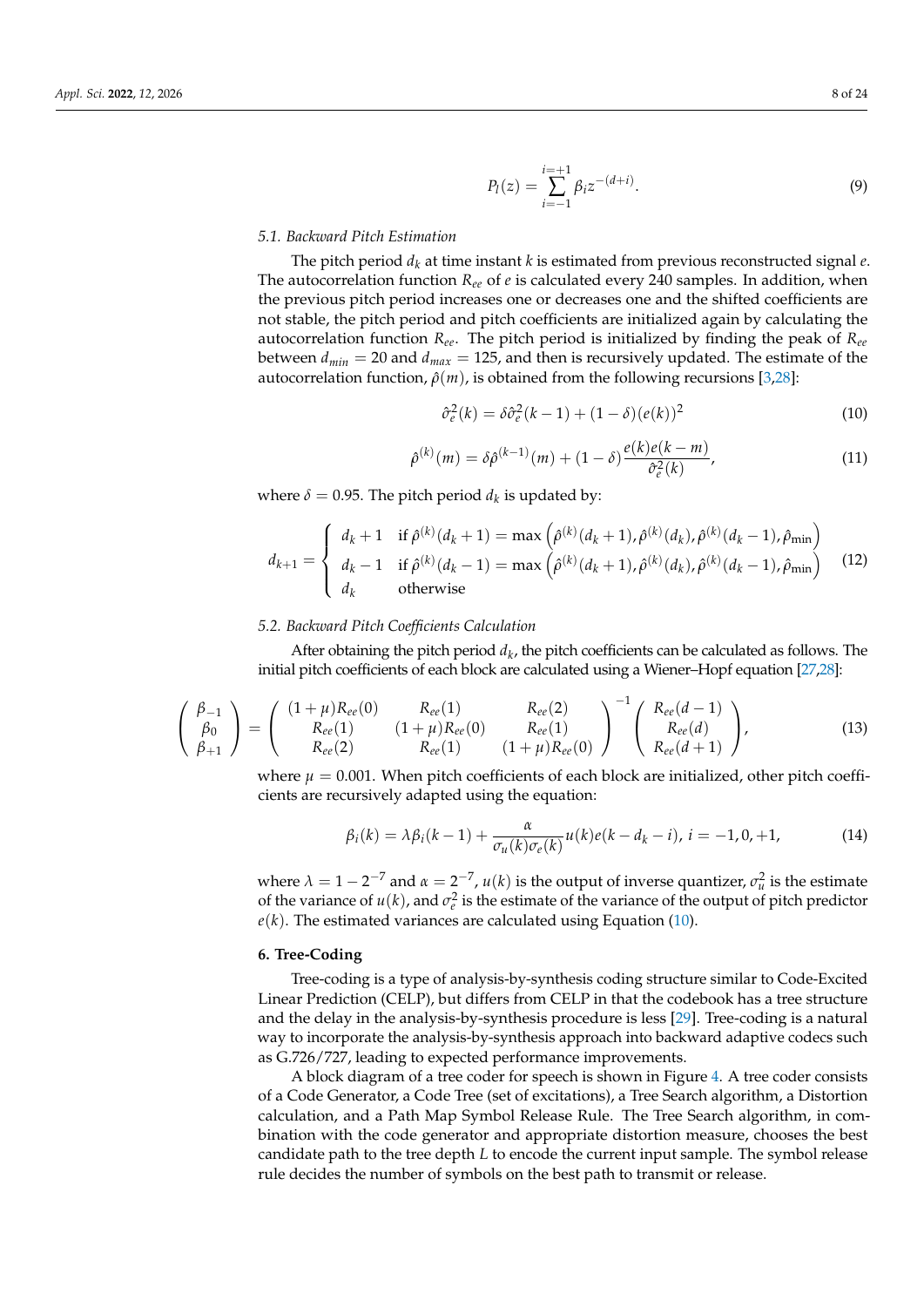In tree-coding of speech, the terminology *Code Generator* refers to the structure that colors the code tree excitations and usually consists of a *short-term predictor* and a *longterm predictor*.

<span id="page-8-1"></span>

**Figure 4.** Block diagram of a tree coder with a perceptual weighting filter.

The tree code provides the excitation to the code generator to synthesize the reconstructed speech. To construct the tree, we must select the number of branches per node and the number and type of excitation values per branch. Then, the rate of the tree code in bits/sample is obtained from  $R = \frac{1}{\beta} \log \alpha$  where  $\alpha$  is the number of branches/node and  $\beta$ is the number of excitation values/branch. The selection of the number of branches/node and the number and values of the samples/branch are important design choices.

Once the code tree is designed, we need to search the tree for the best possible path to some depth *L*. If we have  $\alpha = 16$  branches/node (corresponding to a 4-bit quantizer) and *β* = 1 excitation value/branch, for a full search, we must search 16*<sup>L</sup>* paths to depth *L* and there are *L* computations per path. Since performance often improves with search depth *L*, it is obvious that the computational load is immense, particularly since these sequences also must be passed through the recursive code generator. To reduce the computational complexity of searching the full tree to depth *L* with minimum cumulative distortion, it is common to use the (*M,L*) Tree Search algorithm [\[30\]](#page-22-23). This algorithm only retains *M* paths at each node. The minimum cumulative distortion path among the *M* depth-*L* paths is chosen. Then, the path map symbols according to this best path are released or transmitted to the decoder. Different path map symbol release rules are possible. All *L* path map symbols can be released and then the tree regenerated according to the (*M,L*) algorithm, or some number of symbols less than *L* can be released.

Most users of the (*M,L*) algorithm release only the first symbol along the best path, and then extend the *M* best paths with that symbol as their root. This is called the *single symbol release rule (SSR)* [\[31\]](#page-22-24).

The distortion between the candidate output  $\hat{s}(k)$  and the input sample  $s(k)$  is computed by filtering the error between them along the depth-*L* path through the perceptual error weighting filter similar to that used in CELP, which is of the form

<span id="page-8-2"></span>
$$
W(z) = \frac{1 - \sum_{i=1}^{N} \gamma^i a_i z^{-i}}{1 - \sum_{i=1}^{N} \mu^i a_i z^{-i}},
$$
\n(15)

The distortion values are stored along each searched path map. The path resulting in minimum cumulative distortion is encoded using the symbol release rule. However, the distortion calculation along each path obtained by filtering the error along depth-*L* path through the perceptual error weighting filter in Equation [\(15\)](#page-8-2) is computationally expensive. Therefore, to reduce complexity, perceptual pre-weighting and post-weighting filters can be used, as we do here.

# <span id="page-8-0"></span>**7. Perceptual Pre-Weighting and Post-Weighting**

The computational complexity with the perceptual weighting filter inside the loop as in Figure [4](#page-8-1) is computed as follows. If the computational complexity of *W*(*z*) is *C* operations, and  $B = 2^n$  is the number of children of each tree node for the *n* bits/sample tree, then the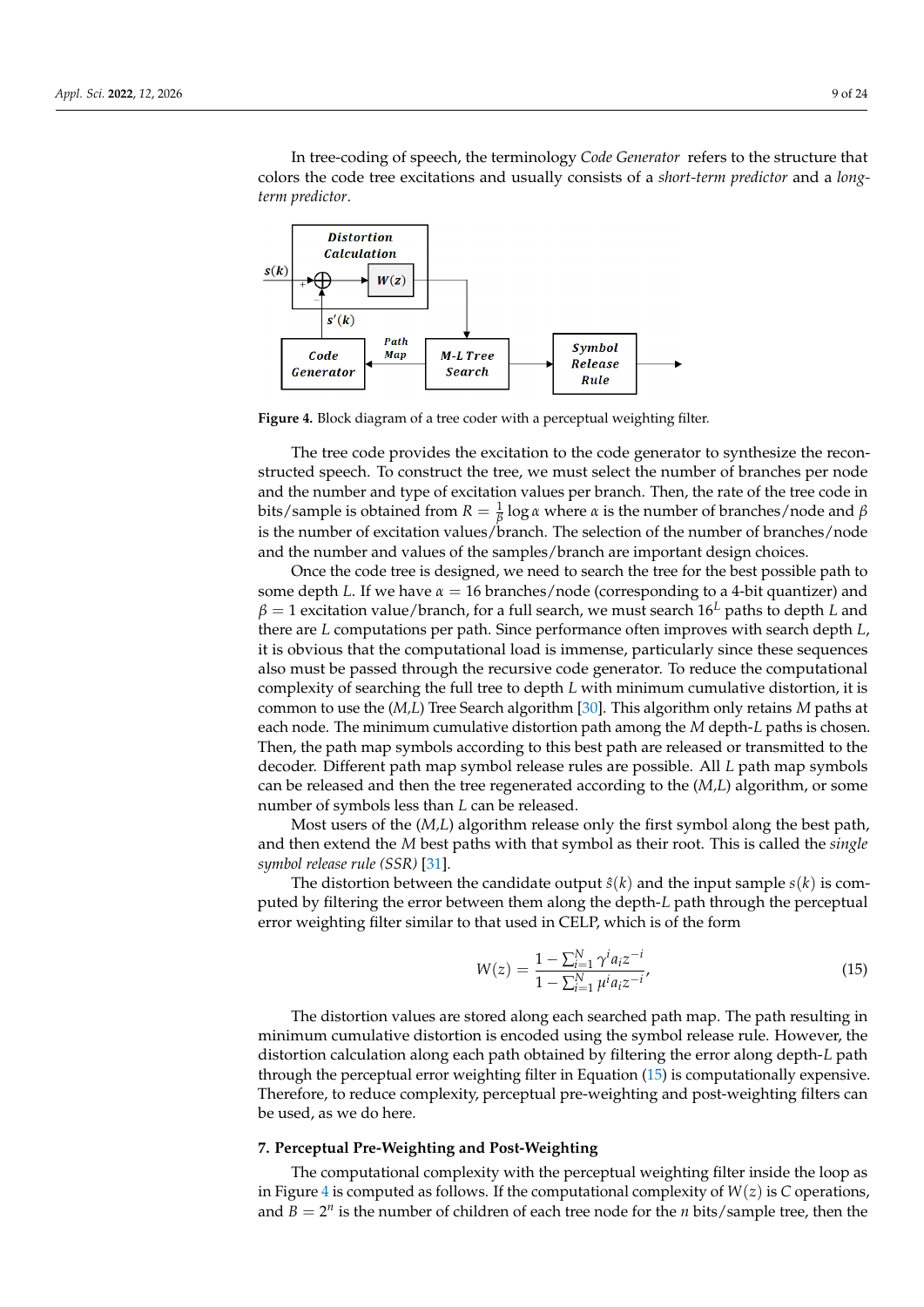complexity of releasing one symbol is *M* · *B* · *L* · *C* operations. Schuller, Yu, Huang, and Edler [\[32\]](#page-22-25) have employed adaptive pre-filtering and post-filtering in lossless audio coding. They showed that lossless audio coding with pre- and post-filtering maintains high quality. In addition, Shetty and Gibson [\[33\]](#page-22-26) employed perceptual pre-weighting and post-weighting in a G.726 ADPCM codec [\[24\]](#page-22-17) and a modified AMR-NB CELP codec. They showed that the performance of lossy coding with pre- and post-weighting also improves over having no weighting. As shown in Figure [5,](#page-9-1) the computational complexity of our Multimode Tree Coder is reduced to 2*C* operations for releasing one symbol using pre-weighting and post-weighting filters.

<span id="page-9-1"></span>

**Figure 5.** Pre-weighting and post-weighting filters for speech codec.

Let  $S(z)$  be the input speech,  $X(z)$  be the pre-weighted speech,  $X'(z)$  be the preweighted speech output, and  $S'(z)$  be the output speech after post-weighting. From Figure [5,](#page-9-1) the relation of  $S(z)$  and  $X(z)$  is

$$
S(z)W(z) = X(z),\tag{16}
$$

and the relation of  $S'(z)$  and  $X'(z)$  is

$$
X'(z)\frac{1}{W(z)} = S'(z). \tag{17}
$$

The design of the pre-weighting filter  $W(z)$  and post-weighting filter  $\frac{1}{W(z)}$  is to mask the reconstruction error at the output by the input spectrum. The spectral response of the perceptual weighting filter *W*(*z*) should have the form of that shown in Equation [\(15\)](#page-8-2).

However, the input spectrum information is not available at the decoder in our codec; so our post-weighting filter uses the pole-zero coefficients from the backward adaptive predictor. The post-weighting filter is of the form,

<span id="page-9-2"></span>
$$
H_{post}(z) = \frac{1 + \sum_{i=1}^{6} m_2^i b_i z^{-i}}{(1 + \sum_{i=1}^{6} m_3^i b_i z^{-i})(1 - \sum_{i=1}^{2} m_1^i a_i z^{-i})},
$$
(18)

where *a<sup>i</sup>* 's are pole coefficients and the *b<sup>i</sup>* 's are zero coefficients, and we have added an additional denominator term mainly to tune the spectral tilt.

To choose the weighting filter parameters,  $m_1$ ,  $m_2$ , and  $m_3$ , in Equation [\(18\)](#page-9-2), experiments were conducted to match the frequency response of the perceptual post-weighting filter generated with 5th order linear prediction coefficients calculated from the input, Equation [\(19\)](#page-9-3),

<span id="page-9-3"></span>
$$
\frac{1}{W(z)} = \frac{1 - \sum_{i=1}^{5} (0.86)^i a_i z^{-i}}{1 - \sum_{i=1}^{5} a_i z^{-i}},
$$
(19)

with the frequency response of the filter generated with the ADPCM predictor coefficients. After experimentation, the parameters were chosen to be  $m_1 = 0.2$ ,  $m_2 = 1.0$ , and  $m_3 = 0.85$ in both pre- and post-weighting filters.

#### <span id="page-9-0"></span>**8. Voice Activity Detection (VAD) and Mode Decision**

Most high-performance codecs today use some approach to VAD. Usually these methods are quite complex, such as in [\[8\]](#page-22-1). Our approach is much simpler since the codec is backward adaptive and low delay and relies more on the available codec parameters. The VAD method developed here is an entirely new, simplified approach.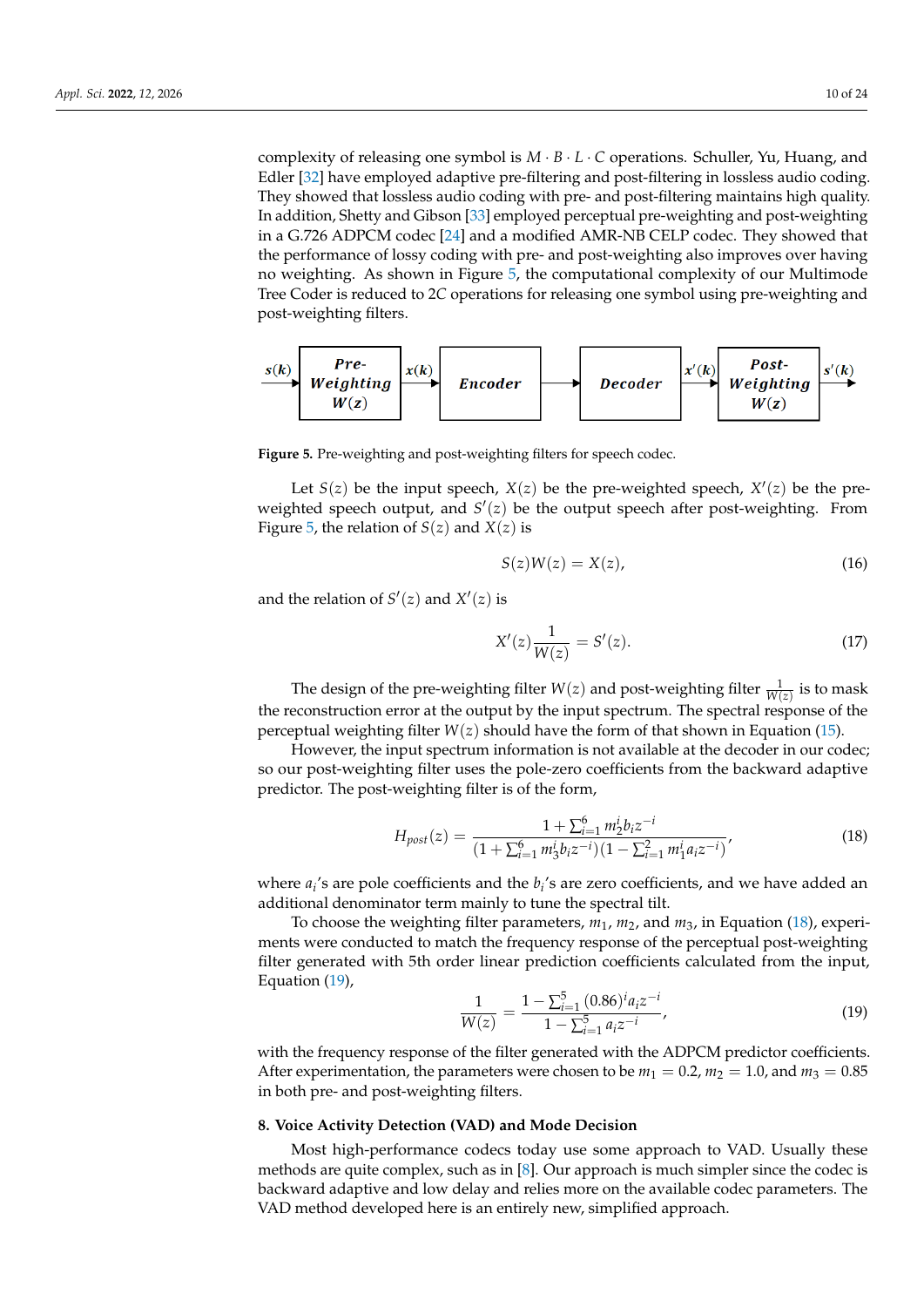The flow chart of our mode decision is shown in Figure [6.](#page-10-0) The mode decision is a low-delay, low-complexity method based on the ADPCM coder state parameters, unlocked scale factor  $y_\mu$  and long-term average magnitude of weighted quantization level  $d_{ml}$ , along with the absolute magnitude of each frame and zero crossing rate. The input to the mode decision is a speech frame consisting of 40 samples of 8 kHz narrowband speech, and the output is the classification of the frame among one of these five modes: Voiced (V); Onset (ON); Unvoiced (UV); Hangover (H); and Silence (S). In the following, the term "Voice" is used to denote all non-silence speech and the term "Voiced" is used to denote the Voiced (V) mode of speech. The input frame of speech is first classified into Voice/Silence by Voice Activity Detection (VAD) before further classification into five modes.

<span id="page-10-0"></span>

**Figure 6.** Flow chart of the mode decision **Figure 6.** Flow chart of the mode decision.

The unlocked scale factor  $y_u$  is updated for the adaptive quantizer in the G.727 ADPCM coder. The long-term average magnitude of weighted quantization level  $d_{ml}$  is calculated. The absolute magnitude of each frame  $f_e$  is widely used in VAD algorithms. It is computed  $f_e$  is  $g_e$  is  $f_e$  is  $g_e$  is widely used in VAD algorithms. It is computed for each frame *i* as follows,  $i+N-1$ 

$$
f_e(i) = \sum_{k=i}^{i+N-1} |s(k)|,
$$
\n(20)

*fe*(*i*) =  $\frac{d}{dx}$ <sup>1</sup> $\frac{d}{dx}$ *the length of a speech frame. The number of zero-crossings <i>ZC* is widely used for voiced<br>and unvaised elessification, which is defined as: *k*=*i* and unvoiced classification, which is defined as: where *s* is the normalized input speech signal, normalized to input speech power, and *N* is

$$
ZC(i) = \frac{1}{2} \sum_{k=i+1}^{i+N-1} |\text{sgn}[s(k)] - \text{sgn}[s(k-1)]|,
$$
\n(21)

 $\left(\cdot\right)$  the sign function with sgn( $\cdot$ ) the sign function returning  $\pm 1$  depending on the sign of the operand.<br>The unlocked scale factor  $\mu$ , long term average magnitude of weighted guar

 $\sup_{\mathcal{L}} f(x)$  the sign function feturning  $\pm 1$  depending on the sign of the operation.<br>The unlocked scale factor  $y_u$ , long-term average magnitude of weighted quantization  $\frac{1}{m}$  function  $\frac{1}{m}$  and  $\frac{1}{m}$  depending  $\frac{1}{m}$  and  $\frac{1}{m}$  and  $\frac{1}{m}$  and  $\frac{1}{m}$  and  $\frac{1}{m}$  and  $\frac{1}{m}$  and  $\frac{1}{m}$  and  $\frac{1}{m}$  and  $\frac{1}{m}$  and  $\frac{1}{m}$  and  $\frac{1}{m}$  and  $\frac{1}{m}$  and for each parameter to make a Voice Activity Detection decision. If  $y_u$  or  $d_{ml}$  is greater than its threshold,  $y_{VAD}$  or  $d_{VAD}$ , and  $f_e$  is greater than the threshold  $f_{VAD}$ , then the frame is marked as Voice. If  $y_u$  and  $d_{ml}$  are smaller than their thresholds,  $y_{VAD}$  and  $d_{VAD}$ , and the status continues for at least 15 frames, then the frame is marked as Silence. level *dml*, and frame energy *f<sup>e</sup>* are high during Voice sequences and low during Silence

After Voice Activity Detection, each frame should be further classified into Voiced (V), Onset (ON), Unvoiced (UV), or Hangover (H). For the frame marked as Voice, it will

and *dVAD*, and the status continues for at least 15 frames, then the frame is marked as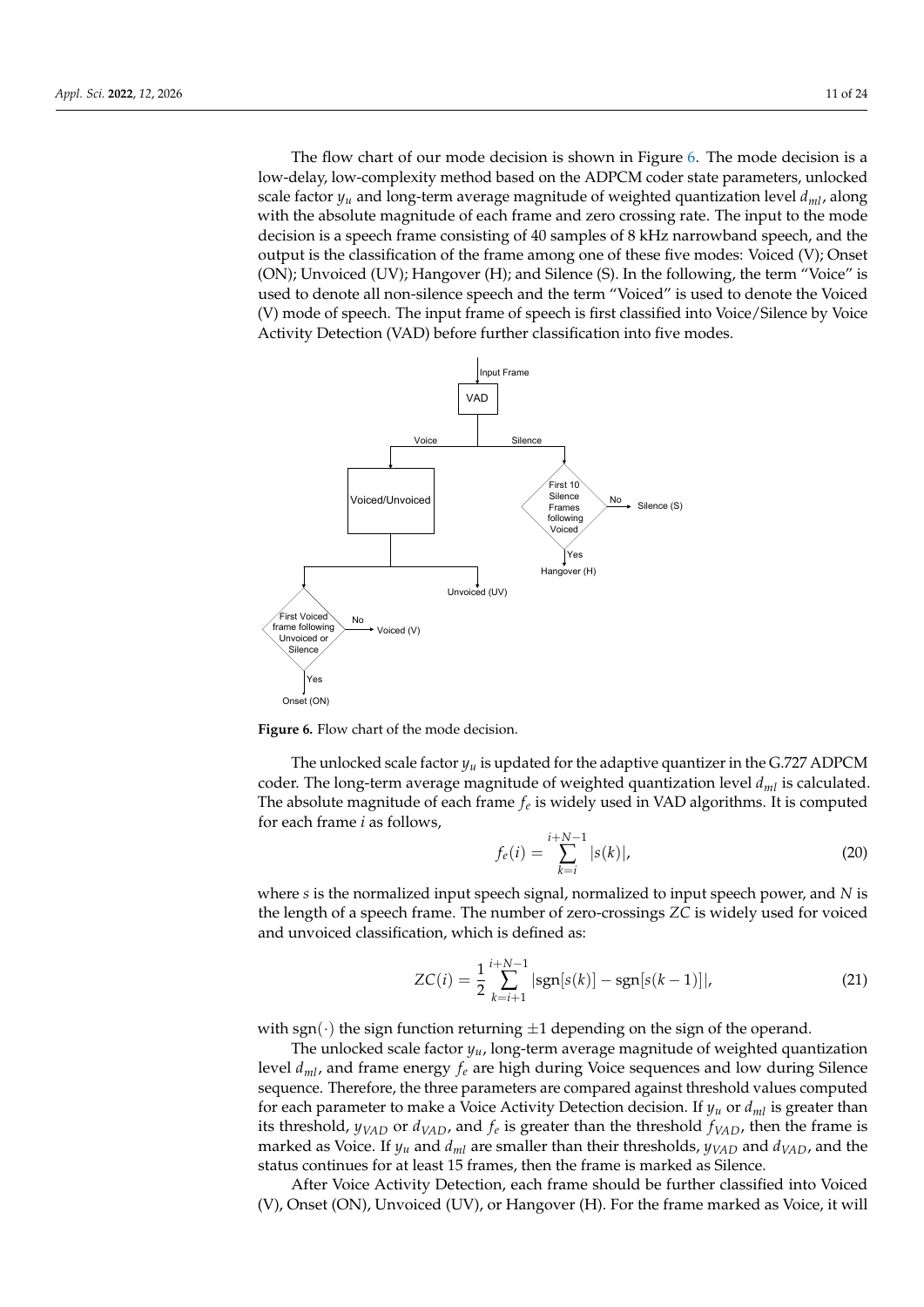be further classified into Unvoiced (UV), Onset (ON) or Voiced (V). If *yu*, *dml*, and *f<sup>e</sup>* are smaller than their thresholds, *yVOICE*, *dVOICE*, and *fVOICE*, and *ZC* is greater than the threshold *ZCVOICE*, the frame is classified as Unvoiced (UV). Otherwise, it is classified as Voiced (V). The first Voiced frame following Unvoiced or Silence frame is marked as Onset (ON). For the frame marked as Silence, it will be further classified into Silence (S), or Hangover (H). The first ten Silence frames following Voiced are marked as Hangover (H). Otherwise, it is marked as Silence (S).

Table [1](#page-11-0) shows the details of the test sequences. The test sequences are all longer than one sentence, and there are four female and four male speakers. The sentences were chosen to cover a wide range of difficult-to-code phonemes and words. The sentence, "We were away a year ago," is included since it is almost totally voiced, without unvoiced sounds or silence. These test sequences are taken from a standard ITU-T speech test data set [\[34\]](#page-22-27) for standardized speech codecs. Their bandwidth is 300 to 3400 Hz, and they are sampled at 8000 samples/sec. Each sample is represented as a 16 bit linearly quantized word. The terminology dBov is the dB level relative to the overload of the system.

<span id="page-11-0"></span>**Table 1.** Details of the narrowband speech test sequences.

| <b>Sequences</b> | M/F | <b>Active Speech Level (dBov)</b> | <b>Sentence</b>                                                        |
|------------------|-----|-----------------------------------|------------------------------------------------------------------------|
| lathe            |     | $-18.1$                           | A lathe is a big tool. Grab every dish of sugar.                       |
| we were away     | M   | $-16.5$                           | We were away a year ago.                                               |
| af1s01           |     | $-31.9$                           | You are the perfect hostess. Are you going to be nice to me?           |
| af1s02           |     | $-32.2$                           | You know my outlook on life. I jumped at least two feet.               |
| af1s03           |     | $-33.1$                           | He took out his pipe and lit it up. It was the same in the public bar. |
| am1s01           | M   | $-34.9$                           | The wind slammed the door. It did not seem like summer.                |
| am1s02           | M   | $-33.5$                           | There wasn't a scrap of evidence. The jar was full of water.           |
| am1s03           | M   | $-34.5$                           | He carried a bag of tennis balls. The scheme was plotted out.          |

The relative frequency of these classifications according to modes using our algorithm on each sentence are shown in Table [2.](#page-11-1)

| Sequence     | S      | UV     |        | ON     | н |
|--------------|--------|--------|--------|--------|---|
| lathe        | 0.3693 | 0.1535 | 0.4707 | 0.0065 | 0 |
| we were away | 0      | 0.0292 | 0.9655 | 0.0053 | 0 |
| af1s01       | 0.6012 | 0.1681 | 0.2244 | 0.0063 | 0 |
| af1s02       | 0.5675 | 0.1838 | 0.2444 | 0.0044 | 0 |
| af1s03       | 0.4506 | 0.2719 | 0.2687 | 0.0088 | 0 |
| am1s01       | 0.6663 | 0.1231 | 0.2050 | 0.0056 | 0 |
| am1s02       | 0.6306 | 0.1713 | 0.1906 | 0.0075 | 0 |
| am1s03       | 0.5894 | 0.2019 | 0.2006 | 0.0081 | 0 |

<span id="page-11-1"></span>**Table 2.** Mode decision results for narrowband sequences.

The thresholds chosen by experiment in the design presented here are:

- $f_{VAD} = 0.04$
- $y_{VAD} = 5$
- $d_{VAD} = 0.6$

After the VAD decision, then the voicing decisions use the thresholds:

- $y_{VOICE} = 0.33$  of average  $y_u$
- $d_{VOICE}$  = average  $d_{ml}$
- $f_{VOICE} = 0.3$  of average  $f_e$

where the averages are over a frame, and these are updated on a frame-by-frame basis. *ZCVOICE* was not used in our final design, although it can be used to fine tune unvoiced decisions if needed. It is important to notice that the threshold values given here are all normalized values, being normalized to the power level of the input speech levels.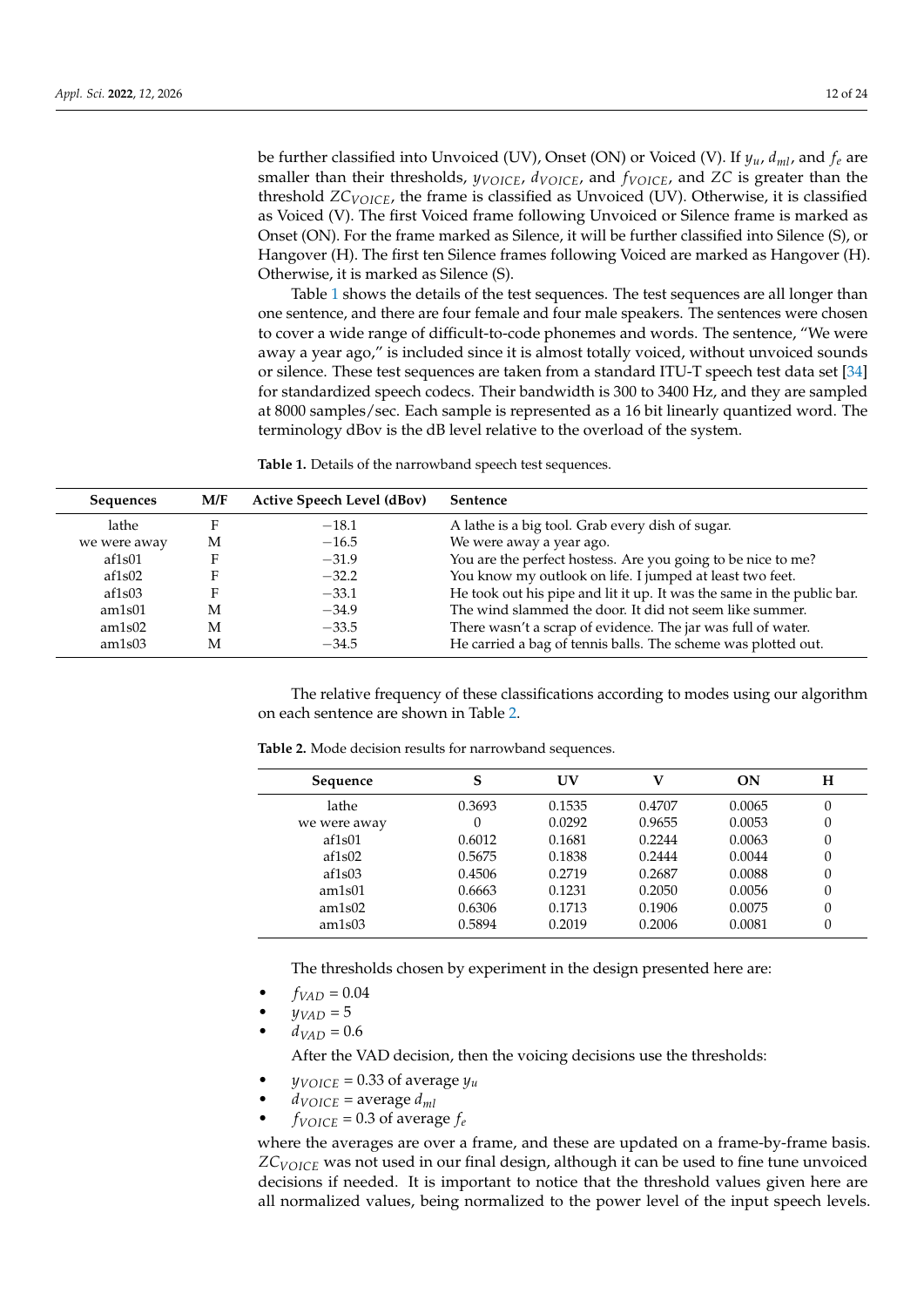This is as typical in VAD and mode decision rules used in other codecs such as AMR. Therefore, these values are robust to variations in input speech power and across different utterances. The VAD and Mode not only impact reconstructed speech quality but also the transmitted bitrate.

#### <span id="page-12-0"></span>**9. Zeros in the Short-Term Predictor**

The G.726/727 codecs have 2 poles and 6 zeros. When these codecs were being standardized, the order of the all-pole predictor was reduced so that stability tests could be easily performed and the predictor stabilized, but the zeros were needed to compensate for any loss in prediction performance from using only 2 poles but without risking instabilities. However, there are other important reasons for including zeros in a backward adaptive tree-coding structure.

First, it is well known that when estimating the parameters of an autoregressive (AR) sequence in additive noise, the estimation procedure should include zeros [\[35,](#page-22-28)[36\]](#page-22-29). The inclusion of zeros can make the estimation more accurate and can reduce the flattening of the estimated spectral envelope of the AR model.

Second, rate distortion theory indicates that for optimal encoding using the mean squared error distortion measure, the code generator should include zeros as well as poles when achieving small distortion [\[29\]](#page-22-22).

Third, from studies of backward adaptive prediction with a quantizer in the loop, it is known that an all-pole model can end up tracking itself rather than the input speech signal. The inclusion of zeros in the adaptive predictor can prevent this behavior and can couple the backward adaptive predictor to the codec input signal more directly [\[37\]](#page-22-30).

For all these reasons, we include zeros in our short-term backward adaptive predictor structure.

### <span id="page-12-1"></span>**10. Performance of the Multimode Tree Coder**

### *10.1. The Bitrate of the Multimode Tree Coder*

The bitrate of the Multimode Tree coder is controlled by the mode decision output. The mode decision output, the frame header, is coded with 2 bits. The two header bits, 00—S, 01—UV or H, 10—V, and 11—ON, are used to specify the mode of each frame. Since the frame length for the narrowband Multimode Tree coder is 5 msec, the bitrate of the header is 0.4 kbps.

Since we use the quantizer of G.727 in the code generator, the bitrate of UV, V, ON, and H can be 16, 24, 32, or 40 kbps. In addition, G.727 is an embedded ADPCM coder. Therefore, the number of core bits and enhancement bits can be adjusted as well. For simplicity, we do not use enhancement bits in our experiments. In the tree coder, *M* is 4 and *L* is 10 for the *M-L* Tree Search algorithm.

To lower the average bitrate, the Comfort Noise Generator (CNG) motivated by the CNG of AMR-NB [\[38\]](#page-22-31) is used for Silence (S) mode. In the CNG, the pole-zero predictor coefficients from the short-term predictor are averaged between each transmission frame and encoded every 15th frame. The absolute magnitude of each frame is averaged and transmitted every 8th and 15th frames. The averaged absolute magnitude is transmitted with 5 bits, the averaged pole coefficients are transmitted with 7 bits, and the averaged zero coefficients are transmitted with 5 bits. Since there are 2 pole coefficients, 6 zero coefficients and 2 averaged absolute magnitude transmitted for every 15 frames, the total transmitted bits is 54 bits. Therefore, the bitrate for Silence (S) mode is 0.72 kbps.

## *10.2. Performance with Different CNG Codes*

We compare the PESQ of the MMT with perceptual pre- and post-weighting and backward pitch prediction (MMT-WP) for Voiced (V) and Onset (ON) using 3 core bits/sample and Voiced (V) and Onset (ON) using 2 core bits/sample. The Unvoiced (UV) and Hangover (H) are coded at 2 core bits/sample.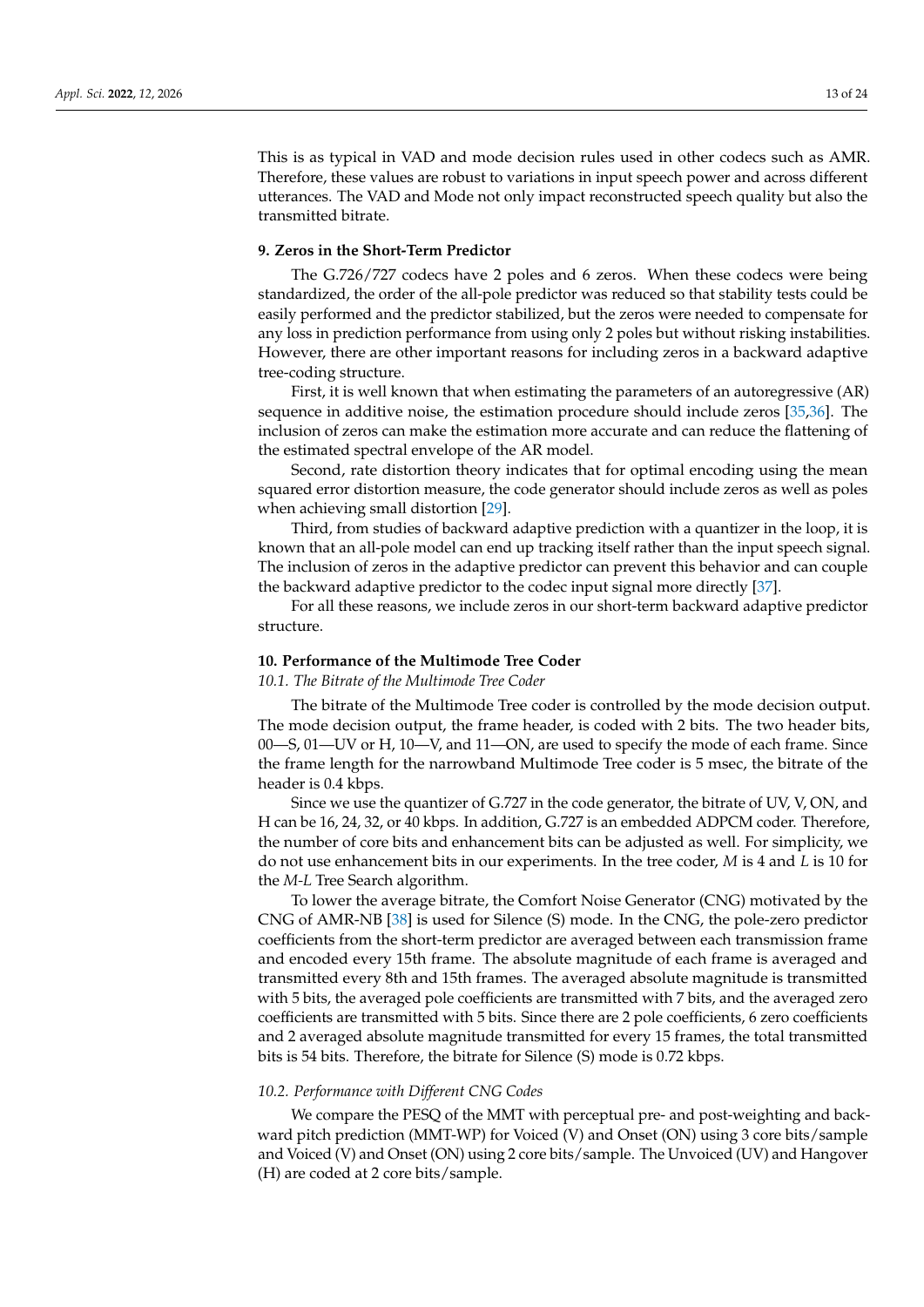The PESQ-MOS [\[4\]](#page-21-3) results of the MMT-WP for narrowband sequences using 2 core bits/sample on Voiced, Onset are shown in Table [3.](#page-13-1) Compared with the results of 3 core bits/sample for Voiced and Onset in Table [4,](#page-13-2) the PESQs of 2 core bits/sample for Voiced and Onset in Table [3](#page-13-1) are lower than those in Table [4](#page-13-2) since the bitrate is lower. However, comparing the performance of MMT with weighting and pitch predictor with the performance of MMT without pitch prediction from prior studies, the PESQ for 2 bits/sample increases more than the PESQ for 3 bits/sample on Voiced and Onset. It shows that the pitch predictor is very important when the bitrate is low.

| Sequence     | <b>MMT-WP</b> | <b>Average Bitrate</b> |
|--------------|---------------|------------------------|
| lathe        | 3.424         | 10.74                  |
| we were away | 3.284         | 16.40                  |
| af1s01       | 3.435         | 7.21                   |
| af1s02       | 3.319         | 7.73                   |
| af1s03       | 3.476         | 9.51                   |
| am1s01       | 3.416         | 6.22                   |
| am1s02       | 3.523         | 6.76                   |
| am1s03       | 3.396         | 7.39                   |
| Average      | 3.409         | 9.00                   |

<span id="page-13-1"></span>**Table 3.** PESQ of the MMT for narrowband sequences using 2 bits/sample for Voiced and Onset.

<span id="page-13-2"></span>**Table 4.** PESQ of the MMT for narrowband sequences using 3 bits/sample for Voiced and Onset.

| Sequence     | <b>MMT-WP</b> | <b>Average Bitrate</b> |
|--------------|---------------|------------------------|
| lathe        | 3.938         | 14.55                  |
| we were away | 4.012         | 24.12                  |
| af1s01       | 3.838         | 9.06                   |
| af1s02       | 3.784         | 9.72                   |
| af1s03       | 3.768         | 11.73                  |
| am1s01       | 3.638         | 7.90                   |
| am1s02       | 3.825         | 8.35                   |
| am1s03       | 3.681         | 9.06                   |
| Average      | 3.811         | 11.81                  |

# <span id="page-13-0"></span>**11. Estimated Computational Complexity of MMT-WP**

The estimated computational complexity of the several components of MMT-WP is shown in Table [5.](#page-14-2) Table [2](#page-11-1) shows the mode decision results of each sequence. Based on the mode decision, the estimated computational complexity of MMT with pre- and post-weighting and pitch filter is shown in Table [6.](#page-14-3) When the sequence is 100% voiced, the computational complexity for MMT-WP is the worst case. Based on the per component estimated computational complexities in Table [5,](#page-14-2) the worst computational complexity for MMT-WP including Mode decision, tree coder, the G.727 decoder, pre- and post-weighting, and pitch predictor is 4.83 WMOPS. Since "we were away" is a fully voiced sentence with no silence, the computational complexity for this sentence is the worst case. The probability of silence for sequences af1s01m af1s02, af1s03, am1s01, am1s02, and am1s03 is about 58%. Since the computational complexity for silence is 0.08916 WMOPS, the computational complexity of these sequences is less than half of the worst computational complexity for "we were away" in Table [6.](#page-14-3)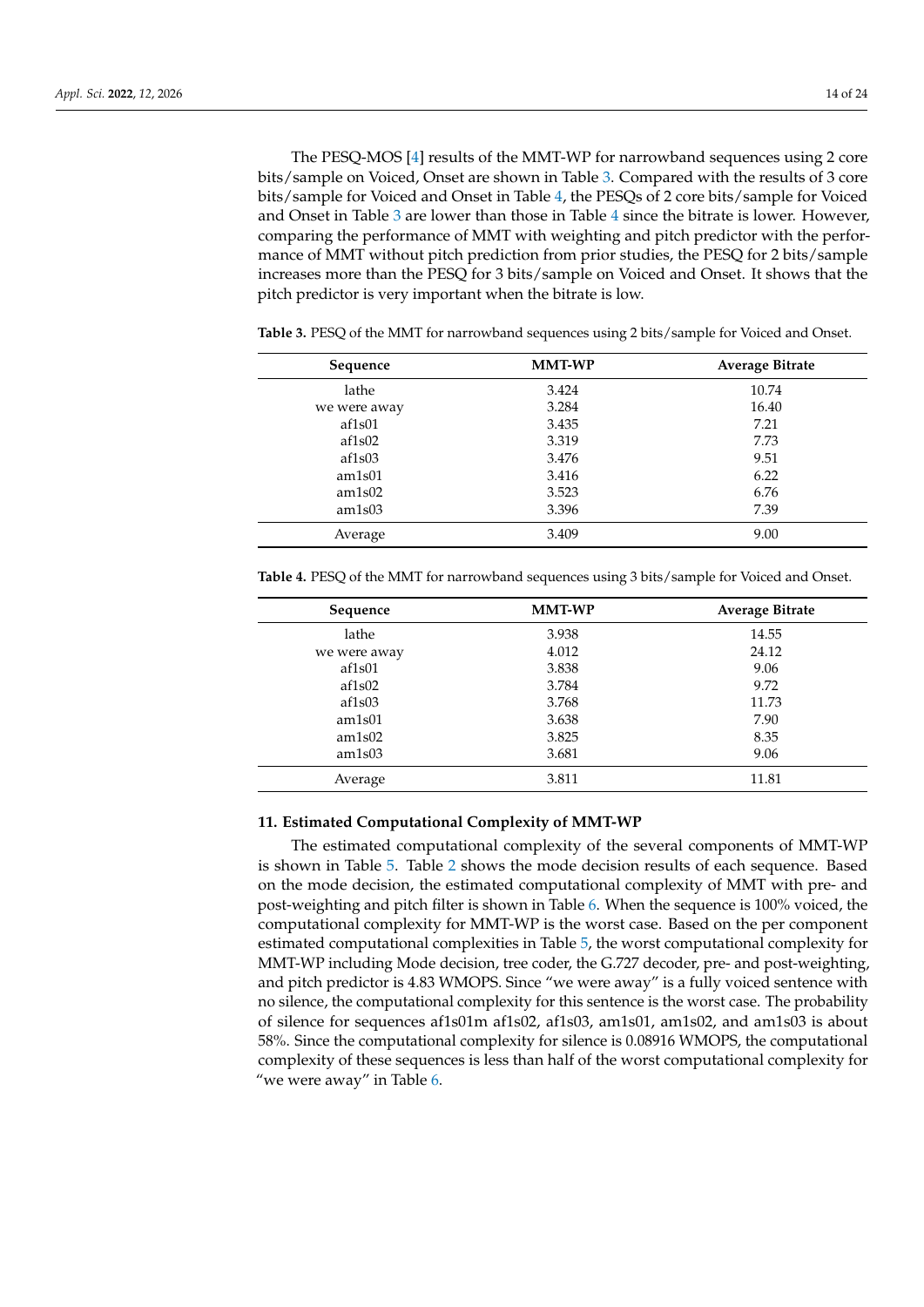| <b>Process</b>                   | <b>Computational Complexity (WMOPS)</b> | Mode            |
|----------------------------------|-----------------------------------------|-----------------|
| Mode Decision in Encoder         | 0.0178                                  | V, UV, ON, H, S |
| Pre-weighting filter in Encoder  | 0.208                                   | V. ON           |
| Tree Coder in Encoder            | 1.385                                   | V, UV, ON, H    |
| Pitch Predictor in Encoder       | 1.1919                                  |                 |
| Silence Encoding                 | 0.0008                                  | S               |
| G.727 Decoder                    | 0.625                                   | V, UV, ON, H    |
| Pitch Predictor in Decoder       | 1.1919                                  |                 |
| Post-weighting filter in Decoder | 0.208                                   | V, ON           |
| Silence Decoding                 | 0.07056                                 |                 |
|                                  |                                         |                 |

<span id="page-14-2"></span>**Table 5.** Estimated computational complexity (WMOPS) of MMT-WP

<span id="page-14-3"></span>**Table 6.** Estimated computational complexity (WMOPS) for narrowband sequences.

| Sequence     | <b>Complexity of MMT-WP</b> |  |  |
|--------------|-----------------------------|--|--|
| lathe        | 2.63                        |  |  |
| we were away | 4.73                        |  |  |
| af1s01       | 1.49                        |  |  |
| af1s02       | 1.61                        |  |  |
| af1s03       | 1.91                        |  |  |
| am1s01       | 1.31                        |  |  |
| am1s02       | 1.34                        |  |  |
| am1s03       | 1.45                        |  |  |
| Average      | 2.06                        |  |  |

#### <span id="page-14-1"></span>**12. Comparison Codec Selection**

The AMR-NB/WB codec is a workhorse in digital cellular and VoIP applications. It has outstanding reliability and consistent performance across many platforms and networks. The newer Enhanced Voice Services (EVS) codec was standardized in 2014 with the goal of not only improving performance for narrowband and wideband applications but also to develop a codec for superwideband applications and to improve performance for music and mixed inputs in conversational speech and to add stereo audio, plus improved VoIP performance through jitter buffer management, better packet loss robustness, and additional input and output processing [\[11\]](#page-22-4). All this improved functionality came at the price of greatly increased complexity and longer encoding/decoding delay. The EVS codec is at least twice as complex as AMR-WB and 5 times more complex than the AMR-NB codec used in the comparisons here [\[39\]](#page-23-0).

It is well established that the increased complexity does yield better performance than AMR-NB/WB [\[40\]](#page-23-1), so it is a given that the EVS codec outperforms both AMR-NB/WB and our MMT-WP codec in terms of speech quality at the same bitrate. However, many applications that focus on NB speech, such as we do here, do not need all the functionality in the EVS codec and the increased complexity and latency is not worth the improved speechcoding performance over AMR-NB/WB, which performs very well. Since AMR-NB/WB is widely installed and used, and has much reduced complexity and slightly reduced latency than EVS, AMR-NB/WB is the codec we compare to since our first priorities are much reduced complexity and latency.

# <span id="page-14-0"></span>**13. Performance Comparisons of MMT-WP with Other Codecs**

Table [7](#page-15-0) shows the PESQ, average bitrate, algorithmic delay, and computational complexity comparison of the MMT-WP codec with AMR-NB and G.727 [\[3\]](#page-21-2). We see that the MMT-WP codec can produce the same output speech quality as G.727 but at much lower bit rates. Furthermore, the MMT-WP codec has much lower complexity and much lower delay than AMR-NB while producing the same output speech quality, albeit at higher bit rates.

Table [7](#page-15-0) shows the range of PESQ-MOS, bitrate, delay, and computational complexity over the utterances examined, but a closer examination can indicate where the variations are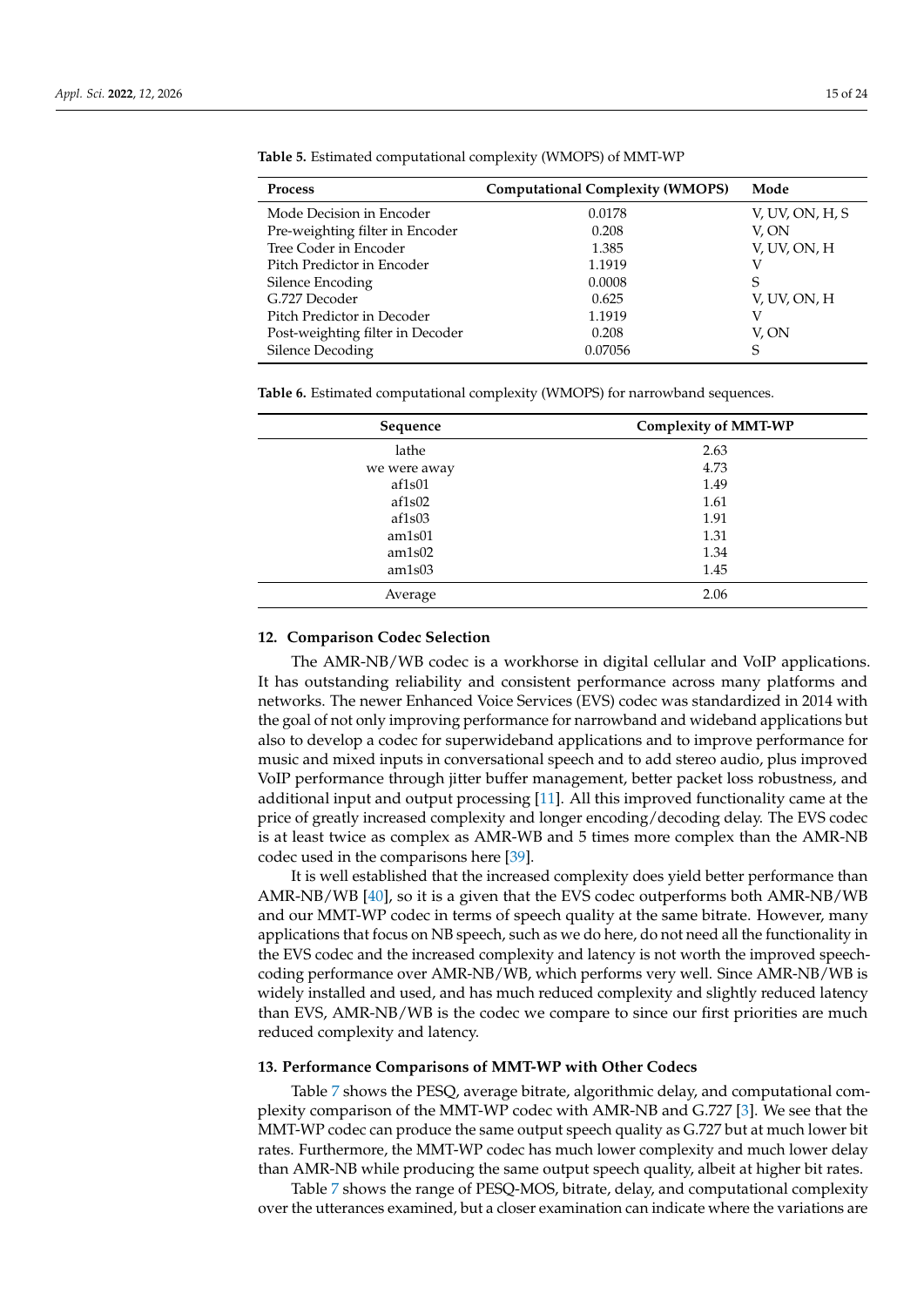from. Operational rate distortion functions allow a more detailed performance comparison of possibly competitive voice codecs [\[41\]](#page-23-2). Figures [7–](#page-15-1)[14](#page-19-1) show PESQ and average bitrate of different speech codecs on 8 clean English sequences described in Table [1.](#page-11-0)

<span id="page-15-0"></span>**Table 7.** Comparison of MMT-WP, AMR-NB, and G.727.

| Attribute          | <b>MMT-WP V:3, UV:2</b> | AMR-NB 12.2 kbps | G.727 24 kbps |
|--------------------|-------------------------|------------------|---------------|
| <b>PESO</b>        | 3.638-4.012             | $3.602 - 4.136$  | 3.243-3.814   |
| bitrate (kbps)     | 7.90–24.40              | $5.97 - 12.2$    | 24            |
| Delay (msec)       | 6.125                   | 25               | 0.125         |
| Complexity (WMOPS) | 1.31–4.83               | 11.9–16.7        | 1.25          |

<span id="page-15-1"></span>

**Figure 7.** The operational rate distortion performance of narrowband speech "A lathe is a big tool".

Compared to AMR-NB, the PESQs of MMT-WP with weighting and pitch predictor using 3 bits/sample for Voiced and Onset (the highest bitrate of MMT) are comparable with the PESQs of AMR-NB at 12.2 kbps (the highest bitrate of AMR-NB). Even though the average bitrate of MMT-WP is 0.25–1.5 bit/sample higher than that of AMR-NB, the delay and computational complexity of MMT are significantly lower than those of AMR-NB. Furthermore, the algorithmic delay of MMT-WP is 6.125 msec while that of AMR-NB is 25 msec. Thus, the delay of MMT-WP is about a quarter of AMR-NB. The worst computational complexity of MMT-WP with weighting and pitch predictor is 4.83 WMOPS while the worst computational complexity of AMR-NB is 16.7 WMOPS. Therefore, MMT-WP saves about 70% in computational complexity.

Referring to Figure [8](#page-16-0) and comparing MMT-WP to G.727 for the sequence "we were away," the PESQ for G.727 at 16 kbps is 2.513 while the PESQ for MMT with weighting and pitch predictor at 24 kbps is 4.012. Moreover, the PESQ for G.727 at 32 kbps is 3.66, which is lower than the PESQ for MMT-WP at 32 kbps. This shows that MMT with weighting and pitch predictor saves about 1 bit/sample when PESQ is comparable with G.727.

Analyzing Figures [7](#page-15-1) and [8](#page-16-0) to compare MMT-WP with AMR-NB, we see that there is a relatively constant gap of just under 1 bit/sample between MMT-WP and AMR-NB for "lathe" with the same PESQ-MOS values, and this gap widens to 1.5 to almost 2 bits/sample for "we were away" since the MMT-WP loses any rate reduction produced by VAD/CNG because "we were away" is all voiced.

Comparing results in Figures [9](#page-16-1)[–14,](#page-19-1) where the first three figures are for female speakers and the latter three are for male speakers, we can see some further trends. First, it is evident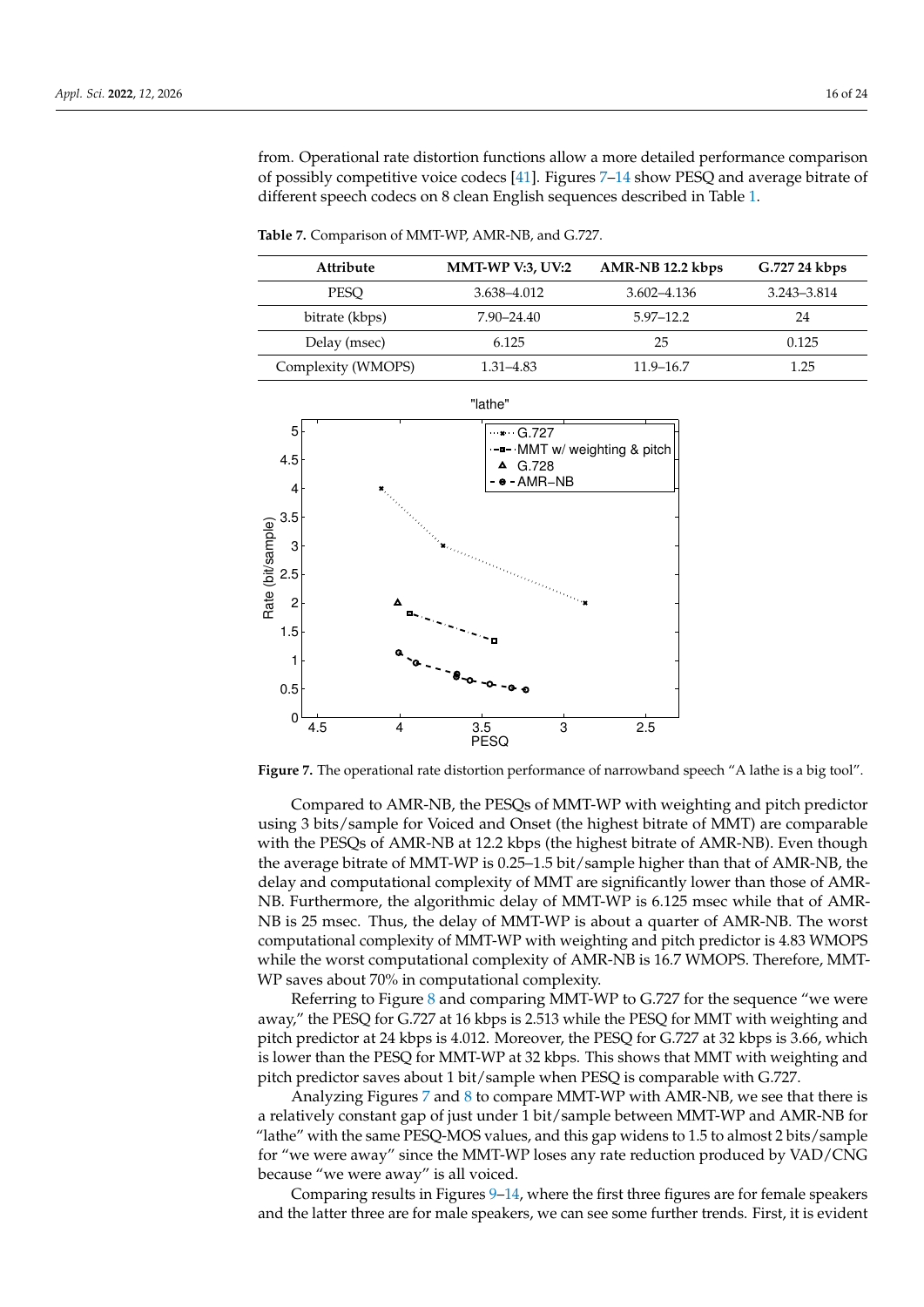that the gap between MMT-WP and AMR-NB is narrowed to less than 0.5 bit/sample for these sentences for the desirable quality range shown. Additionally, the gap between these two codecs varies somewhat for these six test sequences.

<span id="page-16-0"></span>

**Figure 8.** The operational rate distortion performance of narrowband speech "We were away a year ago" (Male Speaker).

<span id="page-16-1"></span>

**Figure 9.** The operational rate distortion performance of narrowband speech af1s01 (Female Speaker).

Furthermore, for the MMT-WP codec, the female speakers have a slightly higher bitrate for the same performance than the male speakers. This does not appear to be the same for the AMR-NB codec where the rate distortion performance is about the same for female and male speakers. The small difference in performance between female and male speakers for the MMT-WP codec is likely due to the increased number of pitch periods for female speakers compared to male speakers which requires an increased use of the long-term prediction for the female speakers. Our backward adaptive pitch tracking and pitch coefficient adaptation may need further optimization, but this is not certain nor easy.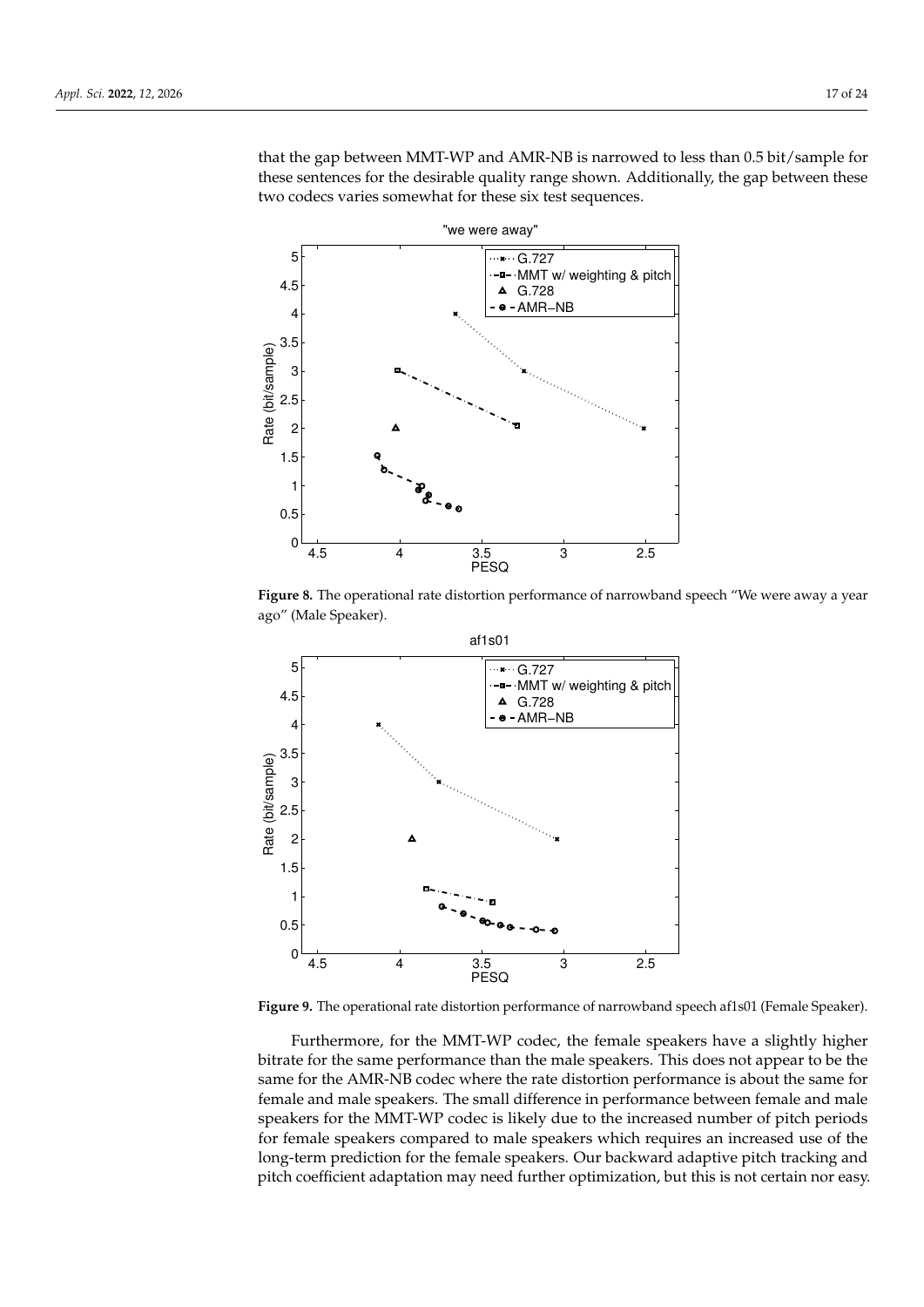

**Figure 10.** The operational rate distortion performance of narrowband speech af1s02 (Female Speaker).



**Figure 11.** The operational rate distortion performance of narrowband speech af1s03 (Female Speaker).

The operational rate distortion functions in the figures not only include G.727, AMR-NB, and MMT-WP but also G.728 [\[42\]](#page-23-3). G.728 is a standardized codec for operation at the single bitrate of 16 kbps but without voice activity detection and comfort noise generation. The use of VAD/CNG will lower the bits/sample of G.728 further. We include G.728 combined with the AMR-NB VAD/CNG in the studies comparing MMT-WP and AMR-NB with theoretical rate distortion bounds in Section [14.](#page-19-0)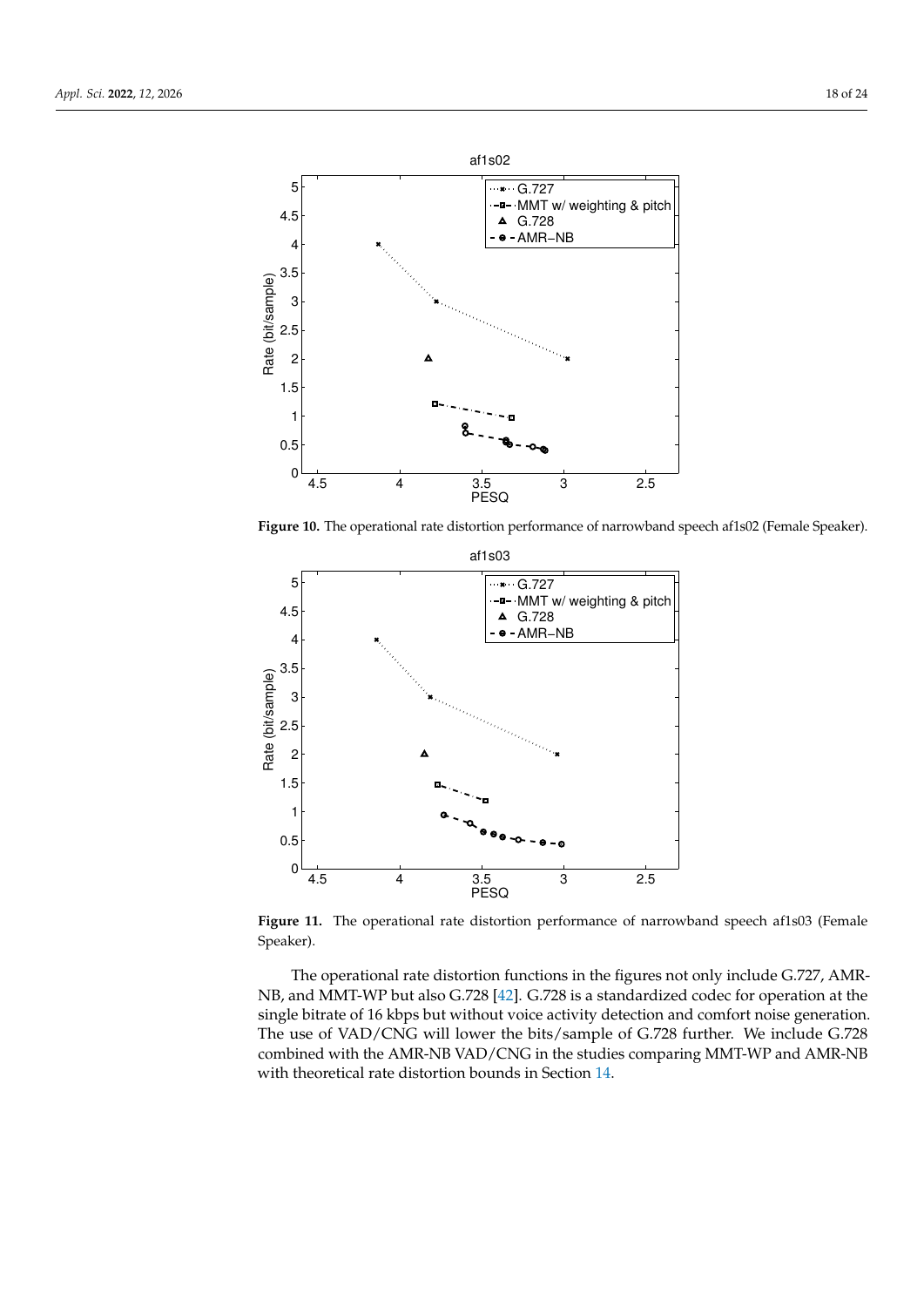The operational rate distortion performance curves shown in Figures [7](#page-15-1) through [14](#page-19-1) illustrate that average performance comparisons between codecs over various test sequences may not capture the possibly significant variation around the average. Studies of individual sequences as done here, while requiring substantial effort, are necessary to evaluate the actual performance range of codecs. This insight foreshadows the approach necessary to obtain meaningful rate distortion bounds.



**Figure 12.** The operational rate distortion performance of narrowband speech am1s01 (Male Speaker).



**Figure 13.** The operational rate distortion performance of narrowband speech am1s02 (Male Speaker).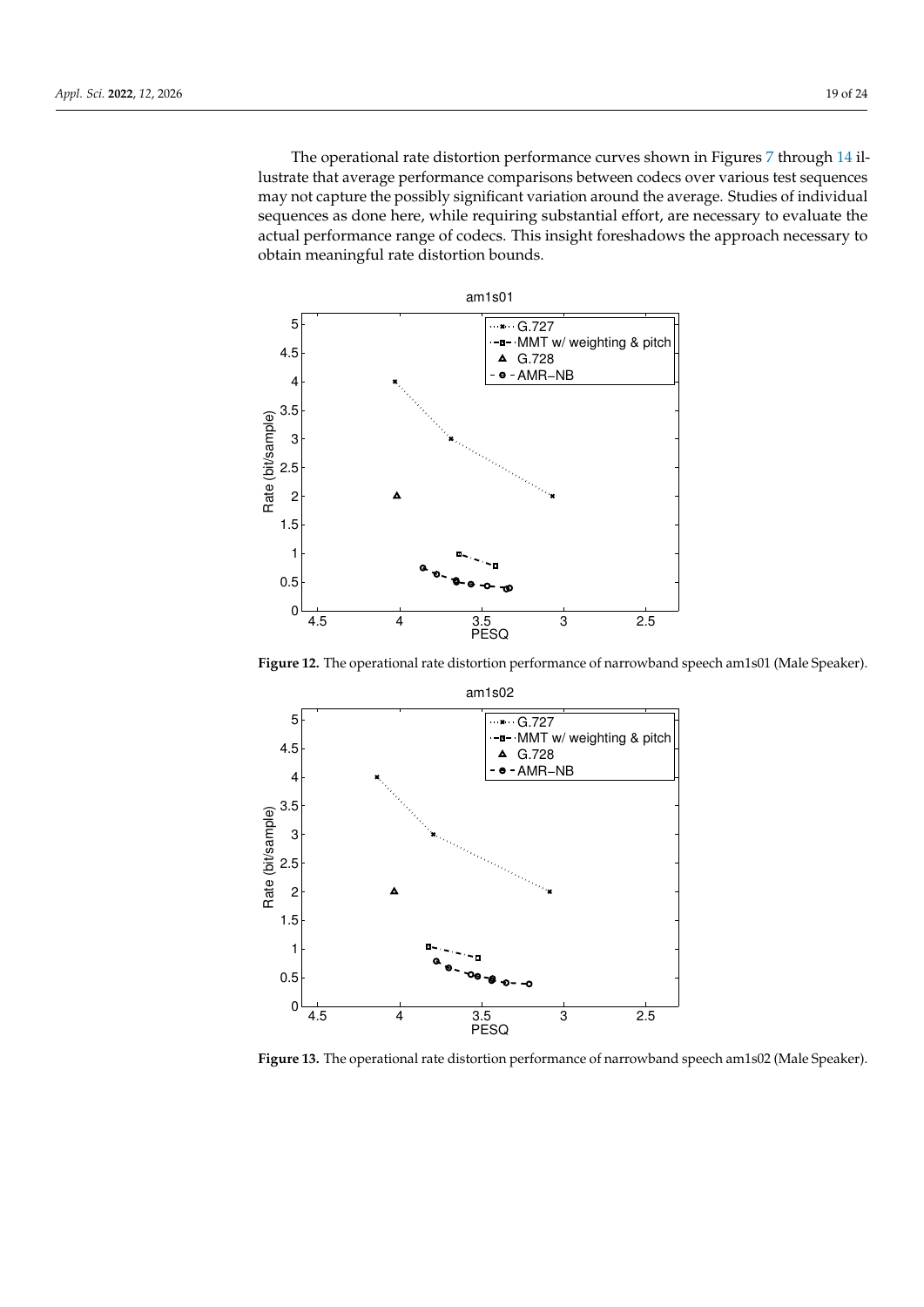<span id="page-19-1"></span>

**Figure 14.** The operational rate distortion performance of narrowband speech am1s03 (Male Speaker).

# <span id="page-19-0"></span>**14. Comparison with Rate Distortion Bounds**

Rate distortion functions provide the optimal performance theoretically attainable (OPTA) for compressing a given source with a selected distortion measure [\[41\]](#page-23-2). To derive such bounds, we need a good source model of a physical source and a meaningful distortion measure. Both have been stumbling blocks to obtaining useful rate distortion bounds.

Models averaged over many sentences do not allow such bounds to be developed because an average source cannot produce a lower bound since one of more of the sources in the average will almost certainly have performance that is better than the average bound developed. Thus, a new model needs to be obtained for each sentence or utterance considered. Additionally, the distortion measure challenge is that it must be analytically tractable and physically meaningful. Most rate distortion functions have been derived for mean squared error or Hamming distortion measures.

Gibson and Hu used existing rate distortion functions for autoregressive sources for mean squared error distortion but extended those results using composite source models [\[29\]](#page-22-22) and conditional rate distortion theory [\[43\]](#page-23-4) to generate good source models for speech [\[5,](#page-21-4)[44\]](#page-23-5). For the distortion measure, they experimentally obtained a mapping from mean squared error into PESQ-MOS. Thus, the need for an accurate source model and a meaningful distortion measure were both addressed.

Three models for each sentence are obtained. One model is averaged over the entire utterance, one model that has two modes, voiced and silence, and a third model that has 5 modes, voiced, unvoiced, silence, onset, and hangover. The conditional rate distortion bound is derived for each subsource, along with the probability of that subsource, and these conditional rate distortion bounds are combined as indicated by conditional rate distortion theory [\[5,](#page-21-4)[43\]](#page-23-4).

The mapping from MSE to PESQ-MOS is generated for each utterance using waveform codecs which try to track the time domain waveform but also allow the PESQ-MOS to be found. The waveform codecs need to have a range of coding rates so a mapping can be obtained. G.727 is one such codec and is one of the codecs used by Gibson and Hu [\[5\]](#page-21-4).

The details of producing the composite source models and the MSE to PESQ-MOS mappings are left to the monograph by Gibson and Hu [\[5\]](#page-21-4). We use their approach here to develop rate distortion bounds for two of our sentences, "A lathe is a big tool" and "We were away a year ago".

Figures [15](#page-20-0) and [16](#page-20-1) show the PESQ and rate performance of G.726, G.727, G.728, and MMT with weighting and pitch predictor, and the rate distortion bounds for three different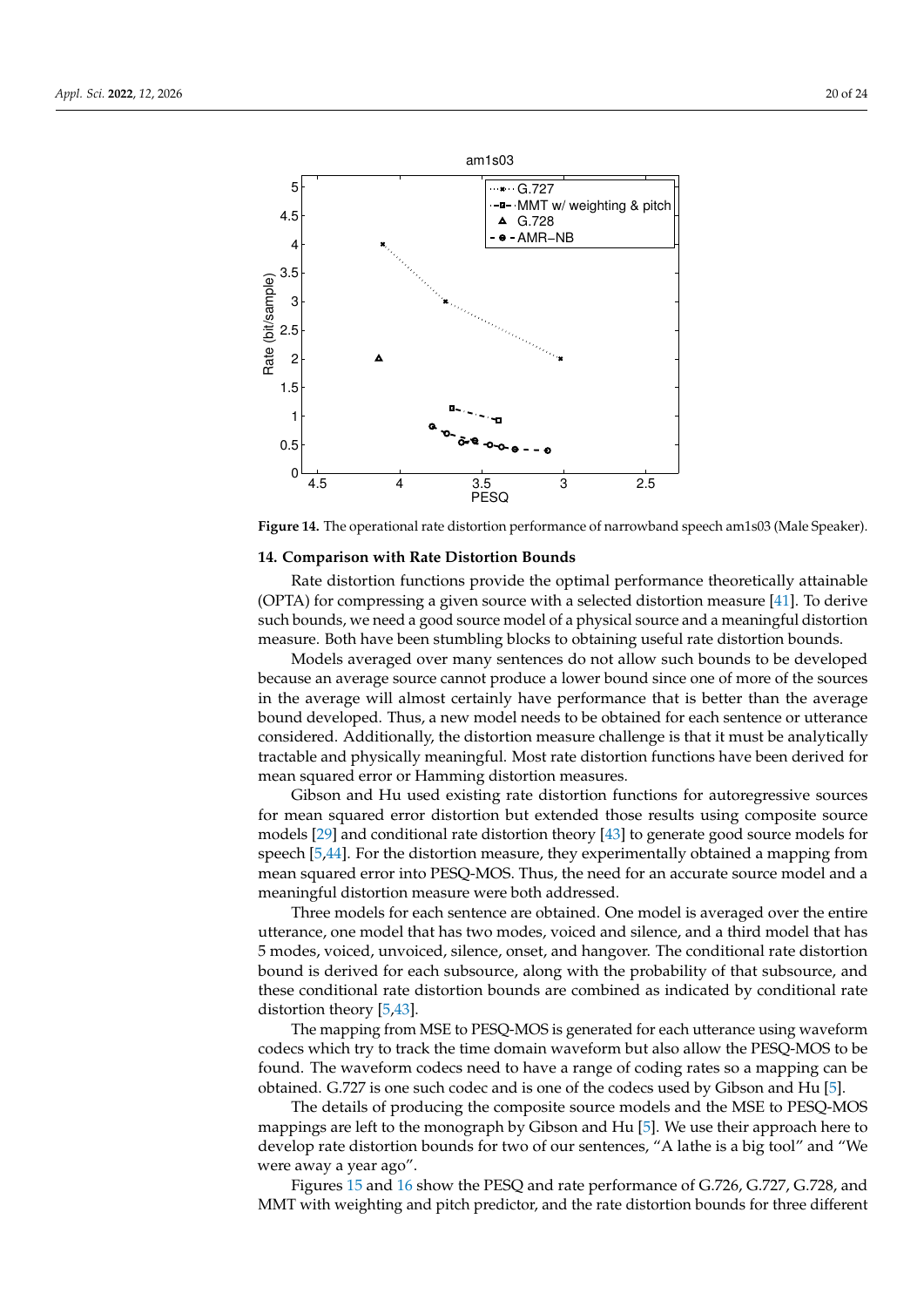source models. In Figure [15,](#page-20-0) compared with the G.726 PESQ-rate performance curve, MMT with weighting and pitch predictor is about 0.8 bit/sample lower than G.726 when the PESQ are comparable. Compared with the rate distortion bounds using the 5 modes source model, MMT-WP is still 1.5–2 bits/sample above the theoretical rate distortion bound.

Results for G.728 and G.728 with VAD/CNG are also shown in Figures [15](#page-20-0) and [16.](#page-20-1) We see that G.728 at 2 bits/sample achieves a PESQ-MOS of near 4.0 for both sentences. When VAD/CNG is used with G.728, 0.5 bit/sample is saved for "lathe" as seen in Figure [15,](#page-20-0) but from Figure [16,](#page-20-1) there is no reduction in rate when using VAD/CNG with G.728 because "we were away" is an all-voiced sentence.

<span id="page-20-0"></span>

**Figure 15.** The operational rate distortion performance of MMT-WP for narrowband speech "A lathe is a big tool" and the rate distortion bounds.

<span id="page-20-1"></span>

"we were away" with 2.4636exp(−33.4026x)+2.0364

**Figure 16.** The operational rate distortion performance of MMT-WP for narrowband speech "We were away a year ago" and the rate distortion bounds.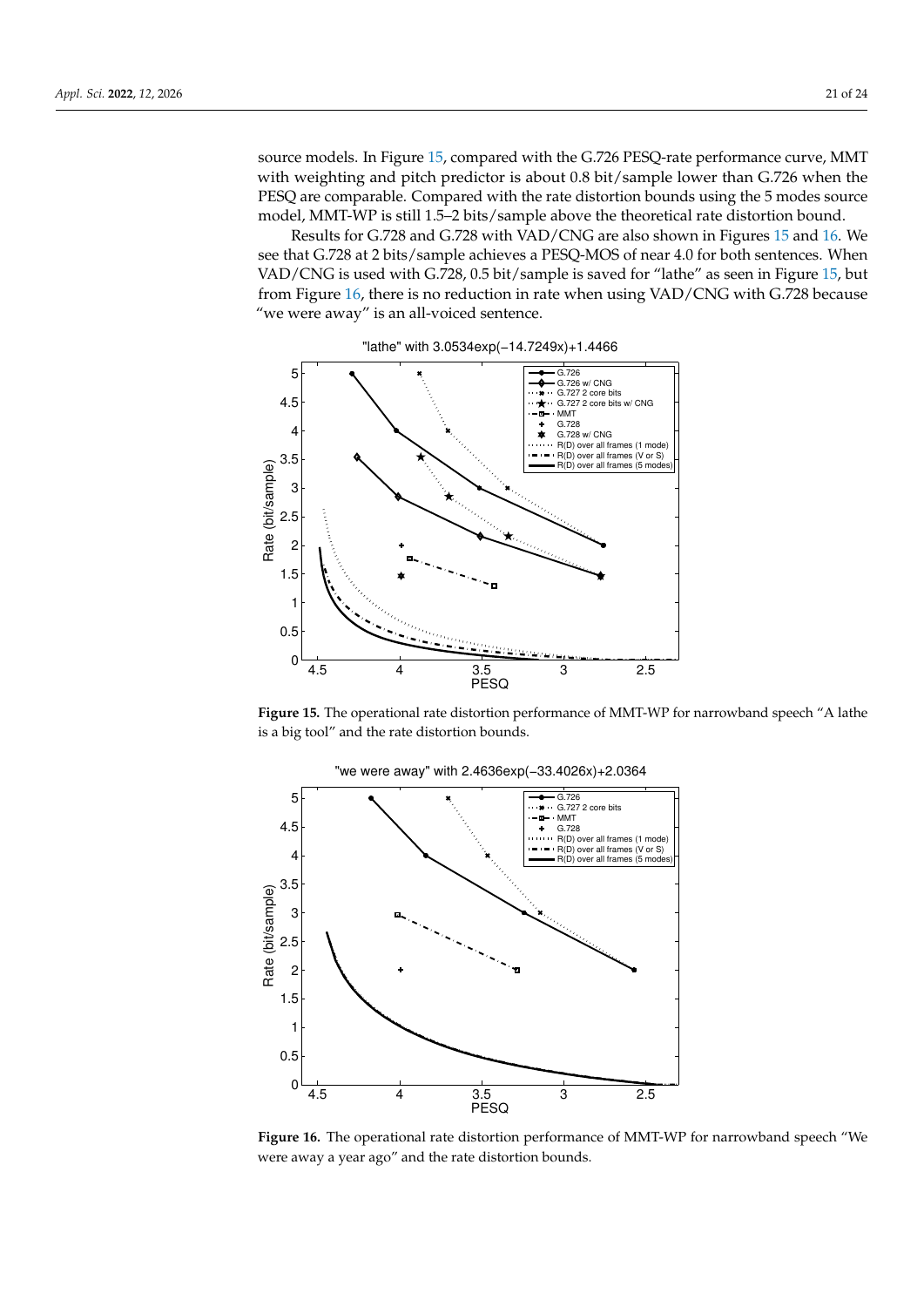# <span id="page-21-5"></span>**15. Conclusions**

The performance evaluations reveal that the design decisions of moving the perceptual weighting outside of the analysis-by-synthesis loop can, not only perform well, but also result in a substantial reduction in algorithmic complexity. The sequentially adaptive longand short-term predictors coupled with the small look ahead of the tree coder keeps the latency low as well. The use of VAD plus CNG for multimode coding pushes the bitrate down for utterances with about 50% silence, as is relatively common. Therefore, the Multimode Tree Coder with sequentially backward adaptive short- and long-term prediction and perceptual pre- and post-weighting filters can reduce complexity and latency in those applications where the reasonable performance penalty compared to increased complexity and latency codecs can be absorbed.

Further research that incorporates a more advanced sequentially adaptive prediction algorithm, such as recursive least squares, could provide substantial performance improvements while maintaining low latency with slightly increased complexity. Codecs built around the MMT-WP using a two-band codec structure can extend the approach to wideband speech and is an area of future research. In fact, given the combination of performance, low latency, and low complexity provided by the MMT-WP codec for narrowband speech, it is natural to consider extending the approach to wideband speech-coding. One such initial study split the wideband speech, usually 50 Hz to 7 kHz, into two bands using the quadrature mirror filters used in G.722 [\[45\]](#page-23-6) and then coded the low band with an early version of the codec described in the current paper and coded the upper band using tree-coding with the upper band ADPCM coding of G.722 [\[46\]](#page-23-7).

Improved performance of the above suggested wideband codec structure could be obtained at the cost of increased complexity using a recursive least squares adaptation of a higher order short-term predictor as in [\[30\]](#page-22-23) and in [\[47\]](#page-23-8), particularly in the low band. Low latency would still be retained.

A second possible approach is to filter the input 50 Hz to 7 kHz into the bands 50 to 6400 Hz and 6400–7000 Hz as in AMR-WB and code the lower band with a reoptimized version of the current MMT-WP codec. A new coding approach would need to be found for the high frequency band.

**Author Contributions:** All authors contributed equally to all aspects of this work. All authors have read and agreed to the published version of the manuscript.

**Funding:** This research received no external funding.

**Institutional Review Board Statement:** Not applicable.

**Informed Consent Statement:** Not applicable.

**Data Availability Statement:** Not applicable.

**Acknowledgments:** The authors are grateful to Hoontaek Oh at the University of California, Santa Barbara, for the preparation of Figures [1](#page-5-1)[–5.](#page-9-1)

**Conflicts of Interest:** The authors declare no conflict of interest.

#### **References**

- <span id="page-21-0"></span>1. Atal, B.S.; Schroeder, M.R. Adaptive predictive coding of speech signals. *Bell Syst. Tech. J.* **1970**, *49*, 1973–1986. [\[CrossRef\]](http://doi.org/10.1002/j.1538-7305.1970.tb04297.x)
- <span id="page-21-1"></span>2. Jayant, N.S.; Noll, P. *Digital Coding of Waveforms: Principles and Applications to Speech and Video*; Prentice Hall: Hoboken, NJ, USA, 1984.
- <span id="page-21-2"></span>3. Li, Y.-Y.; Gibson, J.D. Multimode Tree Coding of Speech with Backward Pitch Prediction and Perceptual Pre- and Post-weighting. In Proceedings of the the 46th Annual Asilomar Conference on Signals, Systems, and Computers, Pacific Grove, CA, USA, 4–7 November 2012.
- <span id="page-21-3"></span>4. *ITU-T Recommendation P.862*; Perceptual Evaluation of Speech Quality (PESQ), an Objective Method for End-to-End Speech Quality Assessment of Narrow-Band Telephone Networks and Speech Codecs. ITU: Geneva, Switzerland, 2001.
- <span id="page-21-4"></span>5. Gibson, J.D.; Hu, J. Rate distortion bounds for voice and video. *Found. Trends Commun. Inf. Theory* **2013**, *10*, 379–514. [\[CrossRef\]](http://dx.doi.org/10.1561/0100000061)
- <span id="page-21-6"></span>6. Gibson, J.D. Speech Coding for Wireless Communications. In *Mobile Communications Handbook*; CRC Press: Boca Raton, FL, USA, 2012.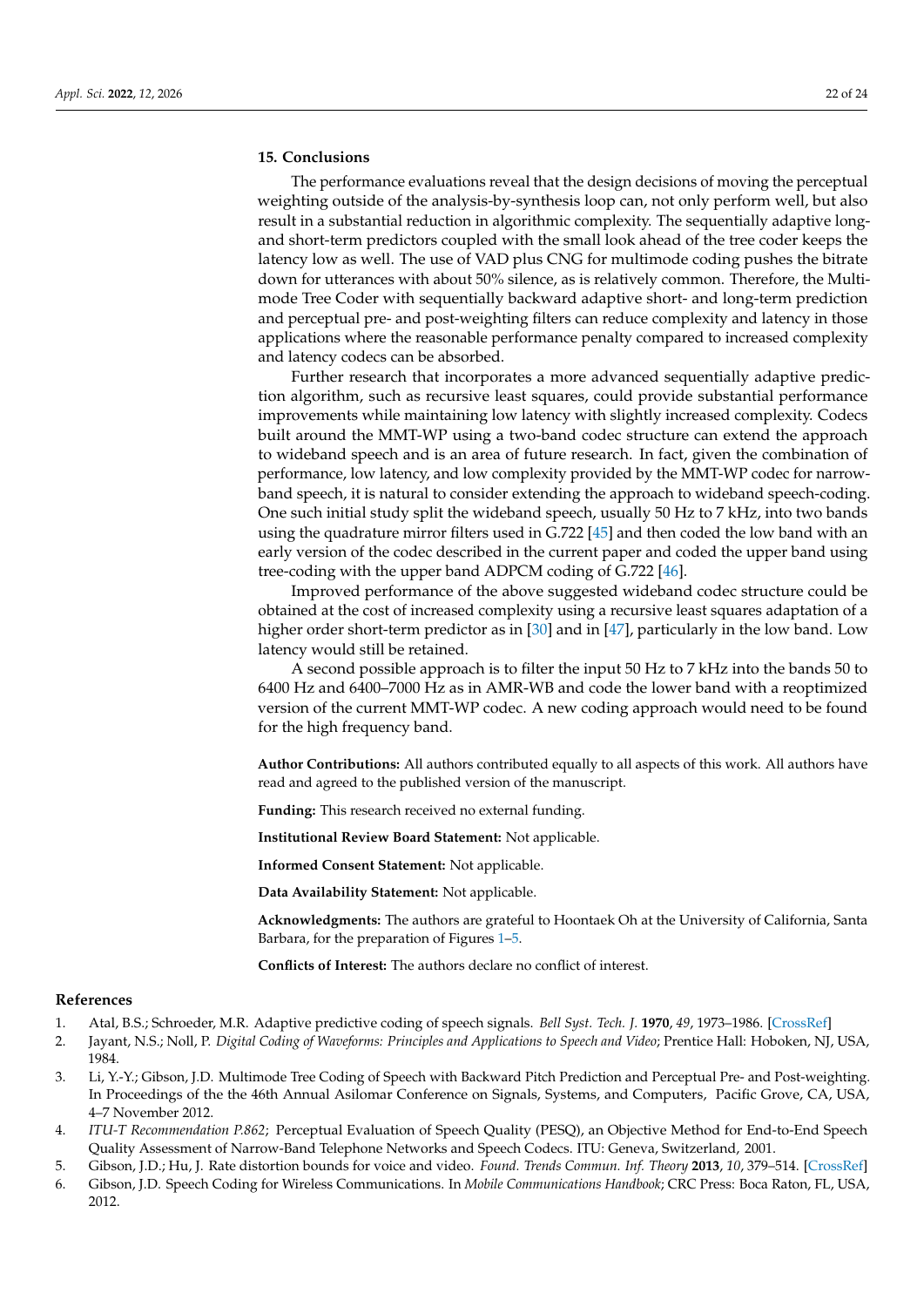- <span id="page-22-0"></span>7. Gibson, J.D. Speech compression. *Information* **2016**, *7*, 32. [\[CrossRef\]](http://dx.doi.org/10.3390/info7020032)
- <span id="page-22-1"></span>8. *ITU-T Recommendation G.729;* Coding of Speech at 8 kbit/s Using Conjugate-Structure Algebraic-Code-Excited Linear Prediction (CS-ACELP). ITU: Geneva, Switzerland, 2007.
- <span id="page-22-2"></span>9. 3GPP. *Mandatory Speech Codec Speech Processing Functions; Adaptive Multi-Rate (AMR) Speech Codec; Transcoding Functions; TS 26.090*; 3rd Generation Partnership Project (3GPP): Sophia Antipolis, France, 2011.
- <span id="page-22-3"></span>10. 3GPP. *Speech Codec Speech Processing Functions; Adaptive Multi-Rate-Wideband (AMR-WB) Speech Codec; Transcoding Functions*; TS 26.190; 3rd Generation Partnership Project (3GPP): Sophia Antipolis, France, 2011.
- <span id="page-22-4"></span>11. Dietz, M.; Multrus, M.; Eksler, V.; Malenovsky, V.; Norvell, E.; Pobloth, H.; Miao, L.; Wang, Z.; Laaksonen, L.; Vasilache, A.; et al. Overview of the EVS codec architecture. In Proceedings of the IEEE International Conference on Acoustics, Speech, and Signal Processing (ICASSP'15), South Brisbane, QLD, Australia, 19–24 April 2015.
- <span id="page-22-5"></span>12. Kankanahalli, S. End-To-End Optimized Speech Coding with Deep Neural Networks. In Proceedings of the IEEE International Conference on Acoustics, Speech and Signal Processing (ICASSP), Calgary, AB, Canada, 15–20 April 2018; pp. 2521–2525. [\[CrossRef\]](http://dx.doi.org/10.1109/ICASSP.2018.8461487)
- <span id="page-22-7"></span>13. Zhen, K.; Sung, J.; Lee, M.S.; Beack, S.; Kim, M. Cascaded Cross-Module Residual Learning towards Lightweight End-to-End Speech Coding. *arXiv* **2019**, arXiv:1906.07769.
- <span id="page-22-15"></span>14. Gârbacea, C.; van den Oord, A.; Li, Y.; Lim, F.S.; Luebs, A.; Vinyals, O.; Walters, T.C. Low bit-rate speech coding with VQ-VAE and a WaveNet decoder. In Proceedings of the ICASSP 2019-2019 IEEE International Conference on Acoustics, Speech and Signal Processing (ICASSP), Brighton, UK, 12–17 May 2019; pp. 735–739.
- <span id="page-22-9"></span>15. Kleijn, W.B.; Lim, F.S.; Luebs, A.; Skoglund, J.; Stimberg, F.; Wang, Q.; Walters, T.C. WaveNet based low rate speech coding. In Proceedings of the IEEE International Conference on Acoustics, Speech and Signal Processing (ICASSP), Calgary, AB, Canada, 15–20 April 2018; pp. 676–680.
- <span id="page-22-6"></span>16. Cernak, M.; Asaei, A.; Hyafil, A. Cognitive speech coding: examining the impact of cognitive speech processing on speech compression. *IEEE Signal Process. Mag.* **2018**, *35*, 97–109. [\[CrossRef\]](http://dx.doi.org/10.1109/MSP.2017.2761895)
- <span id="page-22-8"></span>17. *ITU-R Recommendation BS.1534-3*; Method for the Subjective Assessment of Intermediate Quality Level of Audio Systems. ITU: Geneva, Switzerland, 2015.
- <span id="page-22-10"></span>18. van den Oord, A.; Dieleman, S.; Zen, H.; Simonyan, K.; Vinyals, O.; Graves, A.; Kalchbrenner, N.; Senior, A.; Kavukcuoglu, K. WaveNet: A Generative Model for Raw Audio. *arXiv* **2016**, arXiv:1609.03499.
- <span id="page-22-11"></span>19. Griffin, D.W.; Lim, J.S. Multiband excitation vocoder. *IEEE Trans. Acoust. Speech Signal Process.* **1988**, *36*, 1223–1235. [\[CrossRef\]](http://dx.doi.org/10.1109/29.1651)
- <span id="page-22-12"></span>20. *ITU-T Recommendation P. 863*; Perceptual Objective Listening Quality Assessment. ITU: Geneva, Switzerland, 2011.
- <span id="page-22-13"></span>21. McCree, A.V.; Barnwell, T.P. A mixed excitation LPC vocoder model for low bit rate speech coding. *IEEE Trans. Speech Audio Process.* **1995**, *3*, 242–250. [\[CrossRef\]](http://dx.doi.org/10.1109/89.397089)
- <span id="page-22-14"></span>22. Kleijn, W.B.; Storus, A.; Chinen, M.; Denton, T.; Lim, F.S.; Luebs, A.; Skoglund, J.; Yeh, H. Generative Speech Coding with Predictive Variance Regularization. In Proceedings of the ICASSP 2021-2021 IEEE International Conference on Acoustics, Speech and Signal Processing (ICASSP), Toronto, ON, Canada, 6–11 June 2021.
- <span id="page-22-16"></span>23. van den Oord, A.; Vinyals, O. Neural discrete representation learning. *Adv. Neural Inf. Process. Syst.* **2017**, *30*, 6306–6315.
- <span id="page-22-17"></span>24. *ITU-T Recommendation G.726*; 40, 32, 24, 16 kbit/s Adaptive Differential Pulse Code Modulation (ADPCM). ITU: Geneva, Switzerland, 1990.
- <span id="page-22-18"></span>25. *ITU-T Recommendation G.727*; 5-, 4-, 3- and 2-bit/Sample Embedded Adaptive Differential Pulse Code Modulation (ADPCM). ITU: Geneva, Switzerland, 1990.
- <span id="page-22-19"></span>26. Gibson, J.D.; Berger, T.; Lookabaugh, T.; Lindbergh, D.; Baker, R.L. *Digital Compression for Multimedia: Principles and Standards*; Morgan Kaufmann Publishers Inc.: San Francisco, CA, USA, 1998.
- <span id="page-22-20"></span>27. Ramachandran, R.; Kabal, P. Stability and performance analysis of pitch filters in speech coders. *IEEE Trans. Acoust. Speech Signal Process.* **1987**, *35*, 937–946. [\[CrossRef\]](http://dx.doi.org/10.1109/TASSP.1987.1165238)
- <span id="page-22-21"></span>28. Pettigrew, R.; Cuperman, V. Backward pitch prediction for low-delay speech coding. In Proceedings of the GLOBECOM, Dallas, TX, USA, 27–30 November 1989; pp. 1247–1252. [\[CrossRef\]](http://dx.doi.org/10.1109/GLOCOM.1989.64154)
- <span id="page-22-22"></span>29. Berger, T. *Rate Distortion Theory*; Prentice-Hall: Hoboken, NJ, USA, 1971.
- <span id="page-22-23"></span>30. Woo, H.C.; Gibson, J.D. Low delay tree coding of speech at 8 kbit/s. *IEEE Trans. Speech Audio Process.* **1994**, *2*, 361–370. [\[CrossRef\]](http://dx.doi.org/10.1109/89.294349)
- <span id="page-22-24"></span>31. Goris, A.; Gibson, J.D. Incremental tree coding of speech. *IEEE Trans. Inf. Theory* **1981**, *27*, 511–516. [\[CrossRef\]](http://dx.doi.org/10.1109/TIT.1981.1056365)
- <span id="page-22-25"></span>32. Schuller, G.; Yu, B.; Huang, D.; Edler, B. Perceptual Audio Coding using Adaptive Pre- and Post-Filters and Lossless Compression. *IEEE Trans. Speech Audio Process.* **2002**, *10*, 379–390. [\[CrossRef\]](http://dx.doi.org/10.1109/TSA.2002.803444)
- <span id="page-22-26"></span>33. Shetty, N.; Gibson, J.D. Perceptual Pre-weighting and Post-inverse weighting for Speech Coding. In Proceedings of the 41st Annual Asilomar Conference on Signals, Systems, and Computers, Pacific Grove, CA, USA, 4–7 November 2007. [\[CrossRef\]](http://dx.doi.org/10.1109/ACSSC.2007.4487268)
- <span id="page-22-27"></span>34. *ITU-T Recommendation P. Supplement 23*; ITU-T Coded-Speech Database. ITU: Geneva, Switzerland, 1998.
- <span id="page-22-28"></span>35. Pagano, M. Estimation of autoregressive signal plus noise. *Ann. Stat.* **1974**, *2*, 99–108. [\[CrossRef\]](http://dx.doi.org/10.1214/aos/1176342616)
- <span id="page-22-29"></span>36. Kay, S.M. The effects of noise on the autoregressive spectral estimator. *IEEE Trans. Acoust. Speech Signal Process.* **1979**, *ASSP-27*, 478–485. [\[CrossRef\]](http://dx.doi.org/10.1109/TASSP.1979.1163275)
- <span id="page-22-30"></span>37. Gibson, J.D. Backward adaptive prediction as spectral analysis in a closed loop. *IEEE Trans. Acoust. Speech Signal Process.* **1985**, *33*, 1166–1174. [\[CrossRef\]](http://dx.doi.org/10.1109/TASSP.1985.1164681)
- <span id="page-22-31"></span>38. 3GPP. *Mandatory Speech Codec Speech Processing Functions; Adaptive Multi-Rate (AMR) Speech Codec; Comfort Noise Aspects; TS 26.092*; 3rd Generation Partnership Project (3GPP): Sophia Antipolis, France, 2009.